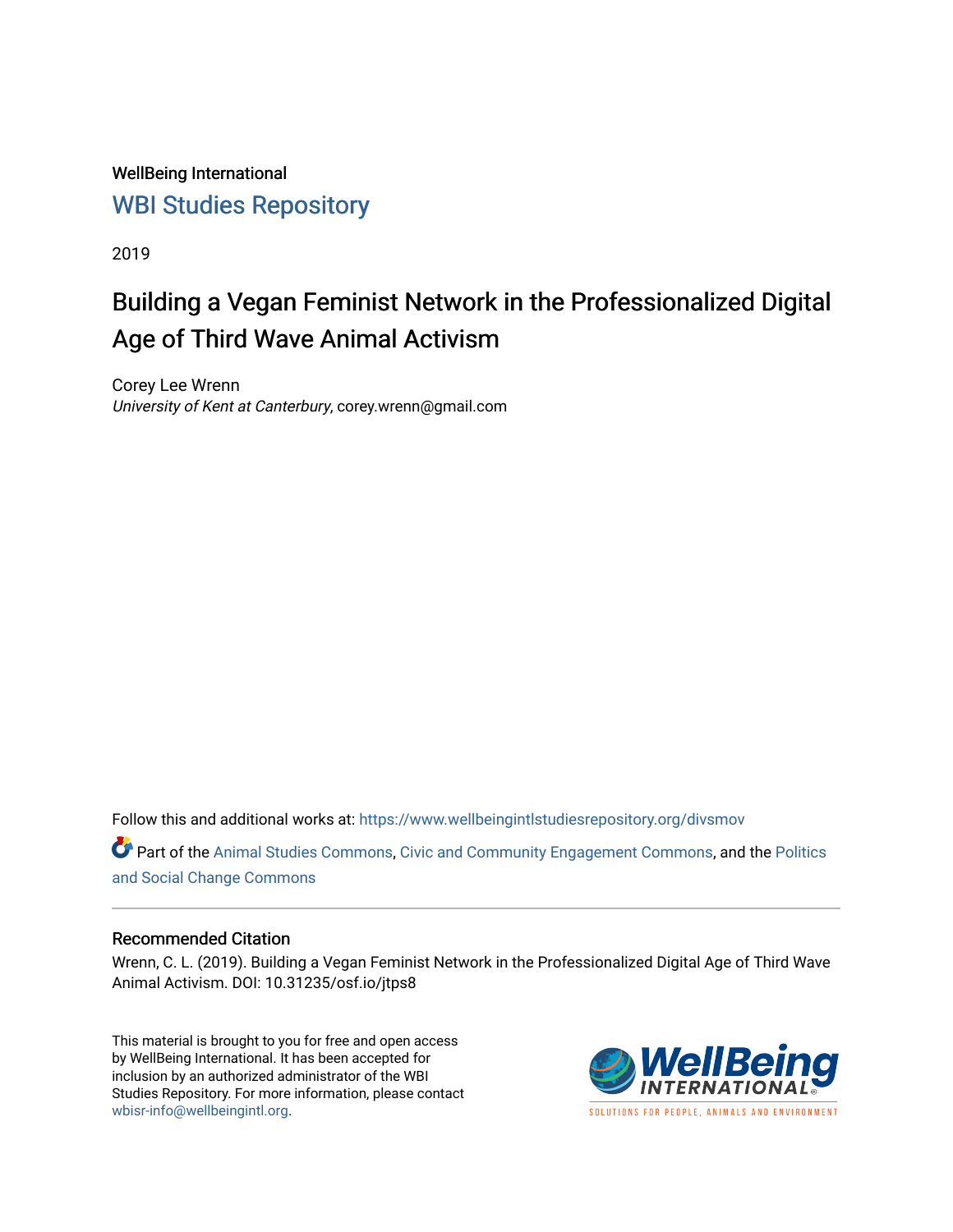#### **Dr. Corey L. Wrenn**

University of Kent School of Social Policy, Sociology, and Social Research Canterbury, England

Completed: July, 2018 Accepted Presentation: February 1, 2019 Conference: American Sociological Association Annual Meeting, August 12, 2019

# **Building a Vegan Feminist Network in the Professionalized Digital Age of Third Wave Animal Activism**

#### **Abstract**

*Despite its legacy of feminist leadership and a continued female majority, the Nonhuman Animal rights movement has exhibited structural sexism across its various waves of protest. This institutionalized sexism not only inhibits women's ability to protest safely and effectively, but also permeates the activist imagination and aggravates interpersonal violence. Even Nonhuman Animals as a feminized group are unwittingly disparaged in popular campaigns. This essay suggests that structural sexism in the Nonhuman Animal rights movement is nourished by its patriarchal organization, specifically its decision to professionalize. Twenty-first century vegan feminist activism on the margins has been able to circumvent the hegemony of professionalized power and challenge taken-for-granted bureaucratic structures. Yet, despite indications that vegan feminist activists are influencing the movement dialogue, the movement's patriarchal norms have encouraged considerable pushback. Indeed, the patriarchal influence of professionalization has even created division between second wave and third wave vegan feminists.* 

# **Introduction**

The Nonhuman Animal<sup>[1](#page-1-0)</sup> rights movement was founded on the labor of hundreds of women<sup>[2](#page-1-1)</sup> in the 19th century, many of whom were explicitly conscious of the connections between their own oppression and that of other animals (Beers 2006). This first wave of vegan feminism in the West thrived with the endeavors of Annie Besant, Frances Power Cobb, Margaret Damer Dawson, Charlotte Despard, Lind af Hageby, and others.<sup>[3](#page-1-2)</sup> These women forged charities and shelters, negotiated pioneering legislation, and established a basic societal recognition that Nonhuman Animals are sentient and deserve care and attention. Sparked by the social upheaval of the late industrial revolution, multiple wars and rebellions, and Progressive Era initiatives, these women saw anti-speciesism as deeply relevant to social justice efforts (Kean 1998).

<span id="page-1-0"></span> $<sup>1</sup>$  I capitalize this term as a politicized reference to the nonhuman diaspora struggling under human supremacy.</sup>

<span id="page-1-1"></span><sup>&</sup>lt;sup>2</sup> Throughout this chapter I use the term "women" to refer to female-identified persons, cis, trans, or non-binary as appropriate.

<span id="page-1-2"></span><sup>&</sup>lt;sup>3</sup> A timeline of vegan feminist leaders across all three waves is hosted on Name of Organization at http://websiteanonymized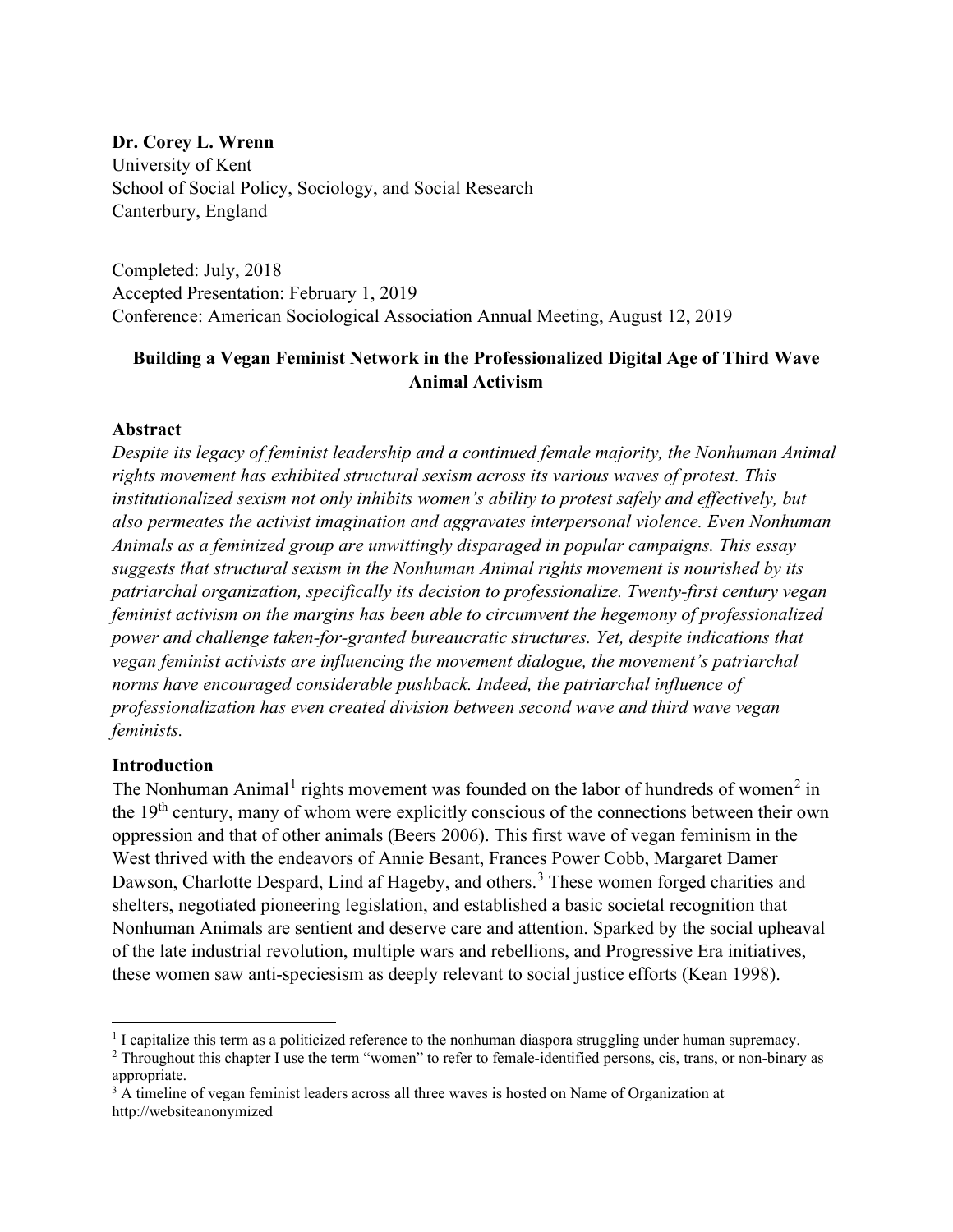Indeed, this intersectional praxis and female predominance was indicative of an inherent feminist element to the movement's formative years.

Animal activism of the  $20<sup>th</sup>$  century was also influenced by concurrent movements, adopting contemporary concepts of civil rights, grassroots mobilization, and the personal as political. Second wave activists rallied in a society that now recognized the moral importance of animal welfare but, paradoxically, had also industrialized animal suffering on a large scale. Strategies of this era involved a resistance to this industrialization, specifically in the industries of vivisection and factory farming. In doing so, these activists furthered the notion that vegetarianism (and sometimes veganism) was an important component to resisting speciesism and a variety of other social ills. The emphasis on compassion and community campaigning ensured that women remained in the majority, but the formal establishment of the movement since the late 19<sup>th</sup> century entailed a steady encroachment of male leadership.

This establishment gradually transformed into a strategy of formal incorporation whereby the autonomous and community-based grassroots collectives of the 1970s and 80s became staterecognized nonprofits (McCarthy and Zald 1973). While many of these charities were femaleheaded, many more were not. Indeed, the hierarchical nature of most organizations inevitably disempowered and disadvantaged women, and the movement took on an increasingly male face (Kheel 1985). While first wave women activists boldly entered the public sphere to do women's work in a man's world, many second wave women found themselves shut out and shut up as the movement went corporate. This is not to abscond women from culpability. Sociological research has uncovered that anti-speciesist activists of all genders willingly suppress stereotypically feminine behavior and promote a masculine front to the public (Groves 2001). Activists recognized that maleness brings with it a sense of credibility, legitimacy, and authority which is believed to more effectively solicit attention to the plight of Nonhuman Animals.

Vegan feminists of this era, too, hoped to maintain patriarchal critiques while adopting patriarchal values. Feminists for Animal Rights (FAR), the preeminent force in second wave vegan feminism, for instance, maintained its grassroots structure throughout its lifetime, but its unmet goal for nonprofitization was a consistent worry (Cite Author's Work Here 2019). As the Nonhuman Animal rights movement professionalized in the 1990s, it altered the political ecosystem. Grassroots, chapter-based collectives that operated along a more feminist organizational structure and either refused to or were unable to adapt to the new standard were starved out of existence. This appears to have been the case with FAR, which ceased operations on the eve of its final and most concentrated push for professionalization after having finally achieved charitable nonprofit status. The dozens of other feminist collectives (remembered only in their sporadic mention in FAR newsletter archives) also failed to professionalize or survive the second wave. In retrospect, it was clearly necessary to play by men's rules of conduct in the public sphere in order to play at all.

Today's movement remains largely professionalized, but the 21<sup>st</sup> century format is structurally distinct. As was the case with other movements, vegan activism moved online. Activists now employ social media for organizing protests and disseminating information, privileges that elitecontrolled institutional channels had otherwise blocked. Where once a professional, bureaucratic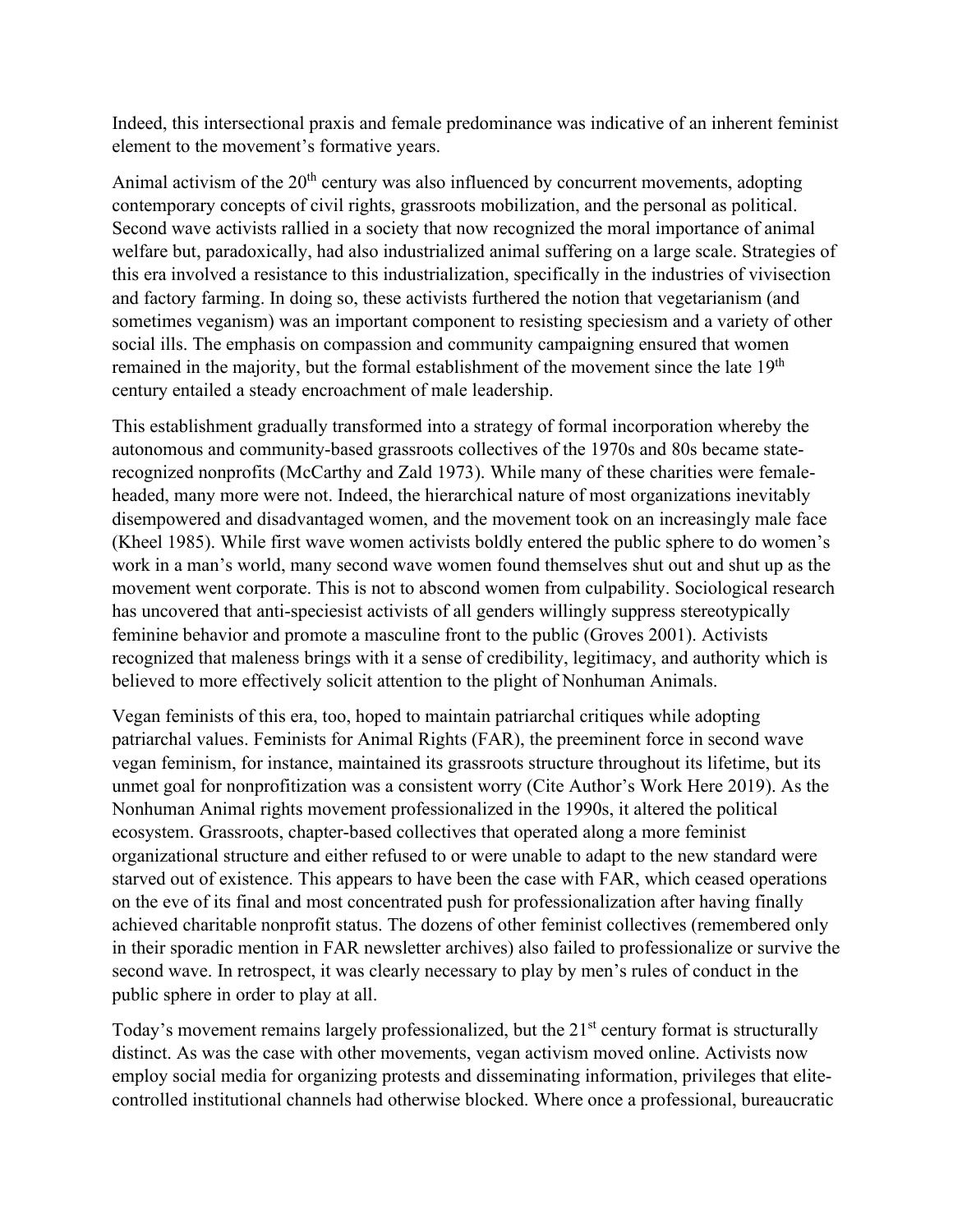nonprofit had been a requirement for successful activism, now effective online engagement has become requisite. This digital shift has an especially potent impact on vegan activism given the inherent distances between vegan activists in a deeply speciesist world. My research into the  $21<sup>st</sup>$ century vegan community finds that most activists come to veganism of their own volition and cognitive deliberation, and only to a lesser extent do they emerge through personal connections to individual vegans, activists, or collectives (Cite Author's Work Here 2017). Consequently, the internet has become the movement's most important organizer. Online activism increases the reach of a movement's message (Earl and Schussman 2003) and can overcome media bias in protest coverage (Almeida and Lichbach 2003).

This third wave of activism is also global. Advancements in technology have surpassed the barriers of long-distance phone charges, slow postal mail, and miles of physical distance. Today's activists are working in a terrain that is deeper, more rapidly functioning, and, in many ways, more personal. For vegan feminists, the intimacy of online engagement and the influx of new ideas and cultures created renewed relevancy of feminist thought. Emboldened by women's liberation and sharpened by ecofeminist scholarship, 20<sup>th</sup> century vegan feminists had developed a strong analysis of intersectional oppression. This privileged third wave vegan feminists such as myself with an existent platform of knowledge to apply and extend. The challenge was how to make relevant the wisdom learned, developed, and, frankly, forgotten, since the movement had professionalized and moved online to a new generation's fingertips.

For some time, Name of Organization (NO) was a relatively lone feminist voice in the movement in this regard. NO was largely a project of necessity and personal validation. When I began blogging about contemporary problems of sexist movement culture and the horrible pushback I had experienced from colleagues and organizations I trusted and admired, there were no other vegan feminist blogs, podcasts, or Youtube channels to which I could turn. Although I felt alone, I knew that I was not. Indeed, the 2010s marked a new feminist turn in the vegan community. Gaarder's (2011) survey of women in the Nonhuman Animal rights movement documented underlying misogyny within activist circles, but it was a problem that remained uncritiqued since Marti Kheel and her comrades ceased typing handmade FAR newsletters a decade earlier. Dr. Breeze Harper was perhaps the leader in tackling intramovement violence in third wave activism, evidenced in her 2010 edited book *Sistah Vegan* and her 2011 open-access article, "Race as a 'Feeble' Matter," both of which balance out a large catalog of blog essays on this topic of intersectional failure in vegan advocacy. Outside of Harper's blogging, however, little vegan feminist research had escaped the ivory tower of academia to permeate the activist imagination.

For these reasons, I would not be so brazen as to suggest that Name of Organization was the reason for the intersectional shift. I can, however, venture to guess that it was an accelerant. This essay will outline the emergence of my work through NO, what movement conditions necessitated its formation, and the general resistance that vegan feminist campaigning has faced. In doing so, I argue that  $21<sup>st</sup>$  century vegan feminism is uniquely characterized by new channels of online communication and the threat of neoliberalism. I suggest that online communication provides a rare platform for marginalized groups such as women, disabled persons, and people of color to disseminate their critical theory, but this privilege is counterbalanced by the negative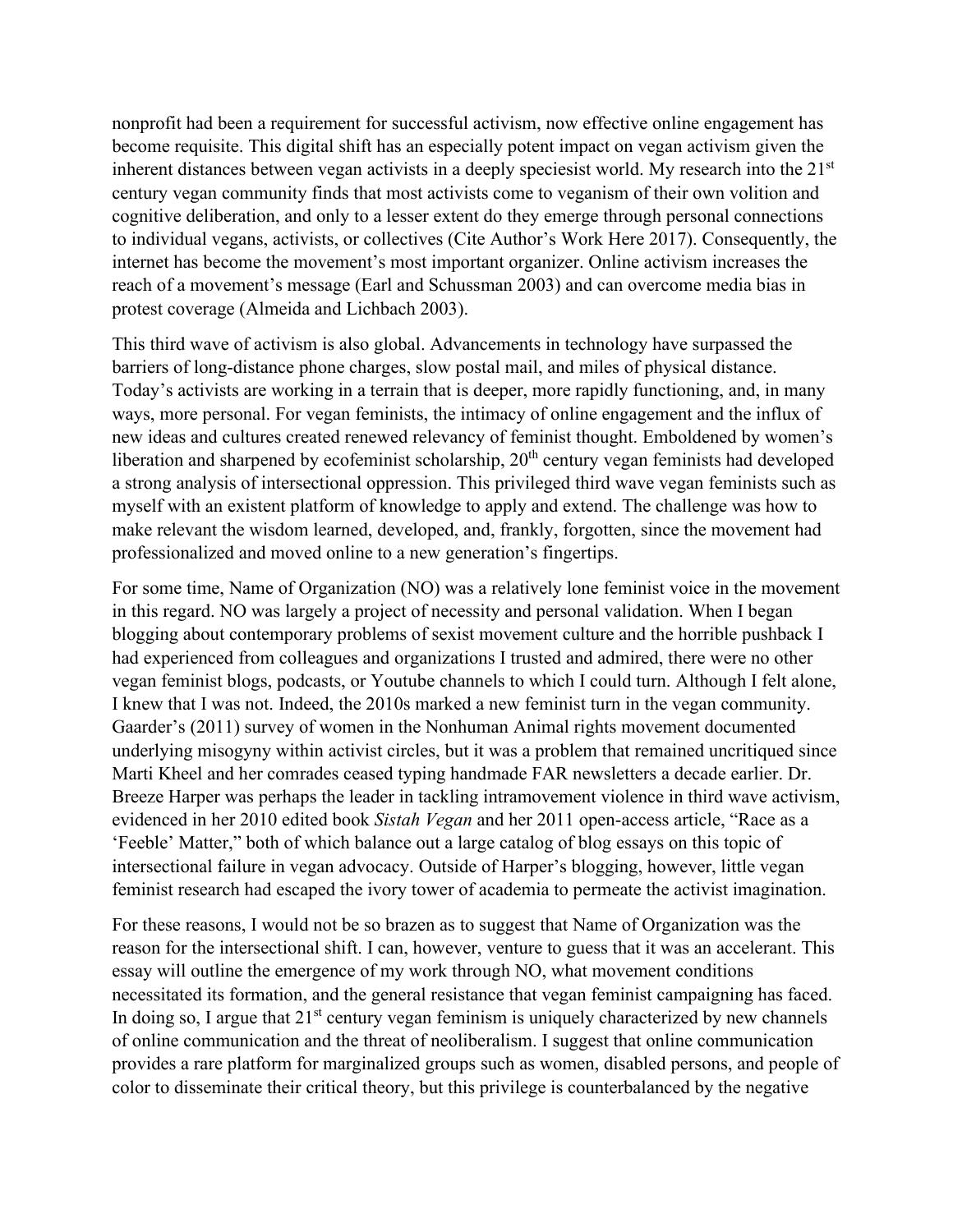influence of movement professionalization which feeds on sexism, racism, and even, as I will argue, speciesism. However, I also suggest that professionalization brings with it a sense of continuity and security, the lack of which undermines the stability of decentralized feminist advocacy. Feminist advocacy contends with its own internal difficulties in maintaining a healthy and viable activist community.

# **Building a Network after** *The Sexual Politics of Meat*

When I began teaching gender studies in 2012, I quickly came to realize the vital importance of feminist theory to the anti-speciesist cause. In fact, it became a turning point in my career. As feminist research was coming to inform my activism, it became apparent that my vegan activist community was generally ignorant to and sometimes even *adverse* to feminism. This revelation was both shocking and unsettling to me. I think it is fair to say that Carol Adams' *The Sexual Politics of Meat* (2000) (vegan feminism's magnum opus) had successfully seeped into the movement culture in the decades since its initial release, but Adams was and, in many ways still is, the movement's token feminist. The popularity of *The Sexual Politics of Meat* has allowed activists to superficially align with anti-sexist values without having to do the difficult task of self-evaluation or community accountability. This allowance could owe to the limited focus of Adams' catalog which pertains to wider cultural misogyny and offers precious little critique of how that misogyny persists within vegan circles. Placated by their familiarity with Adams' theory, most activists have failed to delve deeper into the critical work of other feminist theorists, a practice that might encourage serious attention to problematic movement structures. Feminist works of this kind which "air the dirty laundry" of the movement are largely ignored, suppressed, or shamed into obscurity. Activists, urged by the enormity of violence facing Nonhuman Animals and swayed by victim-blaming mentalities that pit women as conniving, are more likely to disparage feminist writers as selfish, gossiping, disgruntled women who should suck it up. After all, the movement has *The Sexual Politics of Meat*, so it cannot be sexist.

This post-feminist ideology is not unique to vegan spaces but challenges mainstream feminists as well (McRobbie 2005). With all the glitz and glamor of consumer choice foisted on modern women, feminism in the 21<sup>st</sup> century simply reads as redundant and no longer relevant. It is a cruel twist that the lessons of second wave feminism have educated folks such that they believe themselves "woke" and no longer in need of feminist teachings even though gender inequality remains painstakingly rife. In the Nonhuman Animal rights movement, this assuredness is probably complicated by the misleadingly obvious fact that most activists are female-identified. How can a movement of women be sexist? Well, I would argue that it is *because* the movement has a female majority that it becomes vulnerable to sexism. Femininity is interpreted as a vulnerability, thereby encouraging activists to align with patriarchy in order to resonate. A female majority also invites predatory men who can enjoy a glass escalator to the most powerful and celebrated positions and easy pickings from an especially caring and trusting female constituency made doubly vulnerable by their empathetic vegan leanings and female socialization.

Since 2012, I have committed myself to exploring and challenging this anti-feminist resistance in the post-*Sexual Politics of Meat* age of third wave Nonhuman Animal rights activism. While the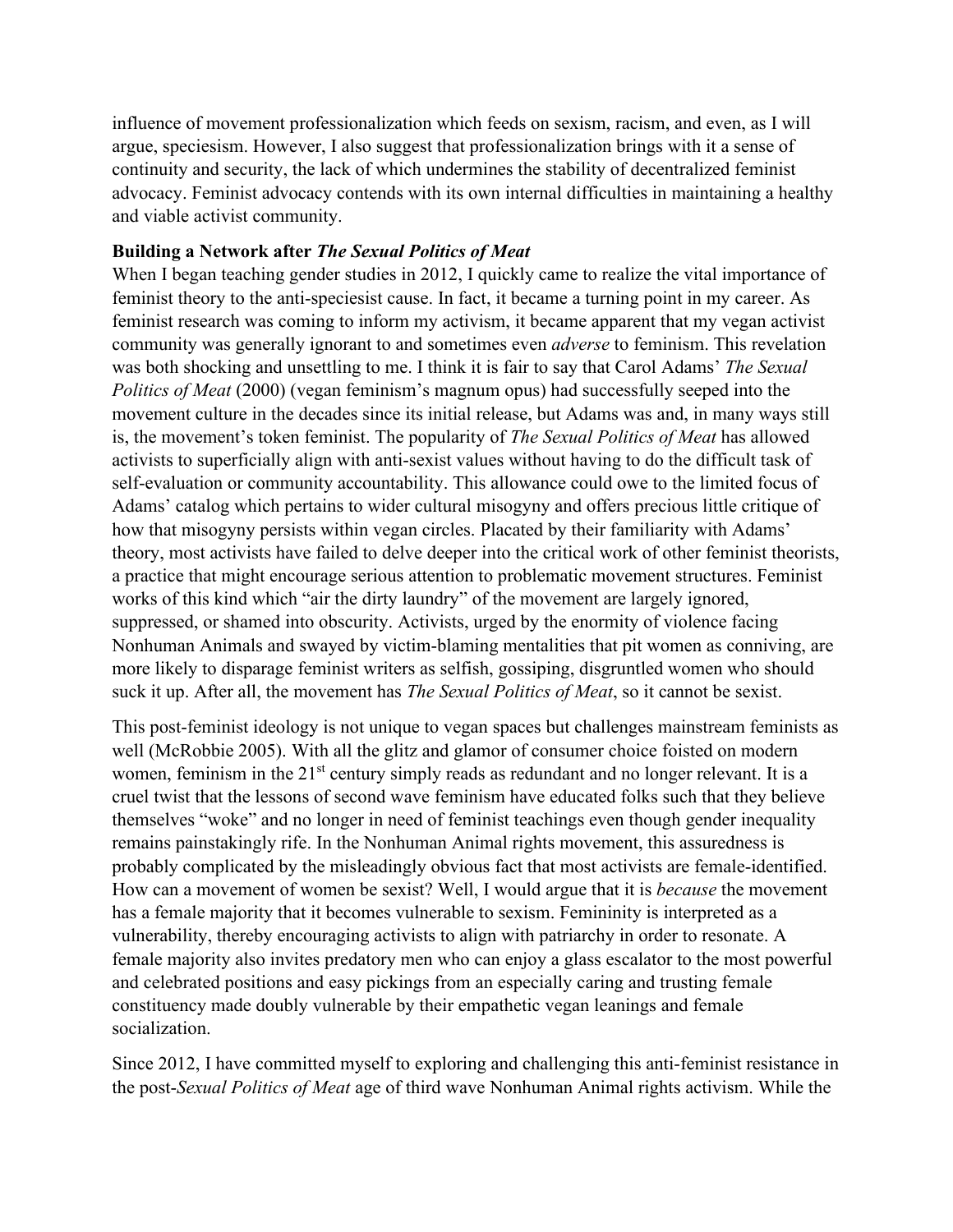movement is composed primarily of women, it is still largely a reflection of the patriarchal structures that characterize broader society. As evidenced in an infographic I created for Name of Organization in 2016 (fig. 1), two-thirds of the Animal Rights Hall of Fame inductees are male and only 38% of the most influential charities are led by women. As just one example of how sexism manifests within these patriarchal arrangements, the most high-ranking women of the Humane Society of the United States were only making 54 cents to a man's dollar. As would later emerge, these women were also dealing with systemic sexual harassment by male superiors (Bosman, Stevens, and Bromwich 2018).

Despite these glaring inequities, women, people of color, and other vulnerable groups have been victimized, alienated, and silenced in advocacy efforts on behalf of other animals. Prior to Name of Organization's launch in July 2013, there had not been, to my knowledge, any organized effort to *specifically* resist vegan sexism since the efforts of Feminists for Animal Rights which had folded at the turn of the 21<sup>st</sup> century. Activists lost FAR at the critical point in which the movement was entering a third wave characterized by online advocacy and neoliberal bureaucratization of formal groups. The modern movement required modern measures of feminist critique, but the "old guard" of vegan feminism was largely unplugged and either unable or unwilling to enter fields of online discourse where so much movement-making now takes place. Through my internet activism, I knew of several like-minded young women who were full of innovative new ideas about intersectional activism, but our knowledge was wasted in the short-lived and quickly buried comments sections of various online channels. I founded the website and online advocacy organization Name of Organization to manifest this lacking platform. Its mission was (and is) to eradicate oppression from the Nonhuman Animal rights movement and improve inclusiveness through dialogue and educational resources. We were in our 20s, plugged in, and eager to transform the movement with the newfound power of blogging.

Our cyber strategy of social media education and critique may have been innovative in the vegan community, but we were only employing advocacy strategies that had been in successful operation in the larger social justice realm. Indeed, the internet was dramatically altering collective action everywhere (Castells 2012). It impacted who could participate, how they participated, and the extent of their reach. The neighboring feminist movement, for instance, had embraced online activism as an accessible means of bringing a platform to traditionally excluded participants (Thelandersson 2014). Second wave feminists were limited by the cost of photocopies and stamps, but third wavers thrived on clicks, likes, and shares. Online channels provide an accessible, low cost means to form communities, construct social identities, and "redefine social realities" (Dixon 2014, 39). These possibilities are tantalizing in a movement landscape that has largely professionalized, and, subsequently, had adopted a masculinized structure that privileges the interests of elites to the effect of alienating most participants from decision-making. Young activists no longer needed to wade through tomes of archaic feminist literature to learn basic theory, an endeavor generally available only to privileged college students and professors. They could now access blogs that distilled this information at the click of a mouse. Furthermore, these activists no longer needed to assimilate into formalized movement channels in order to contribute to the dialogue. They could create blogs themselves.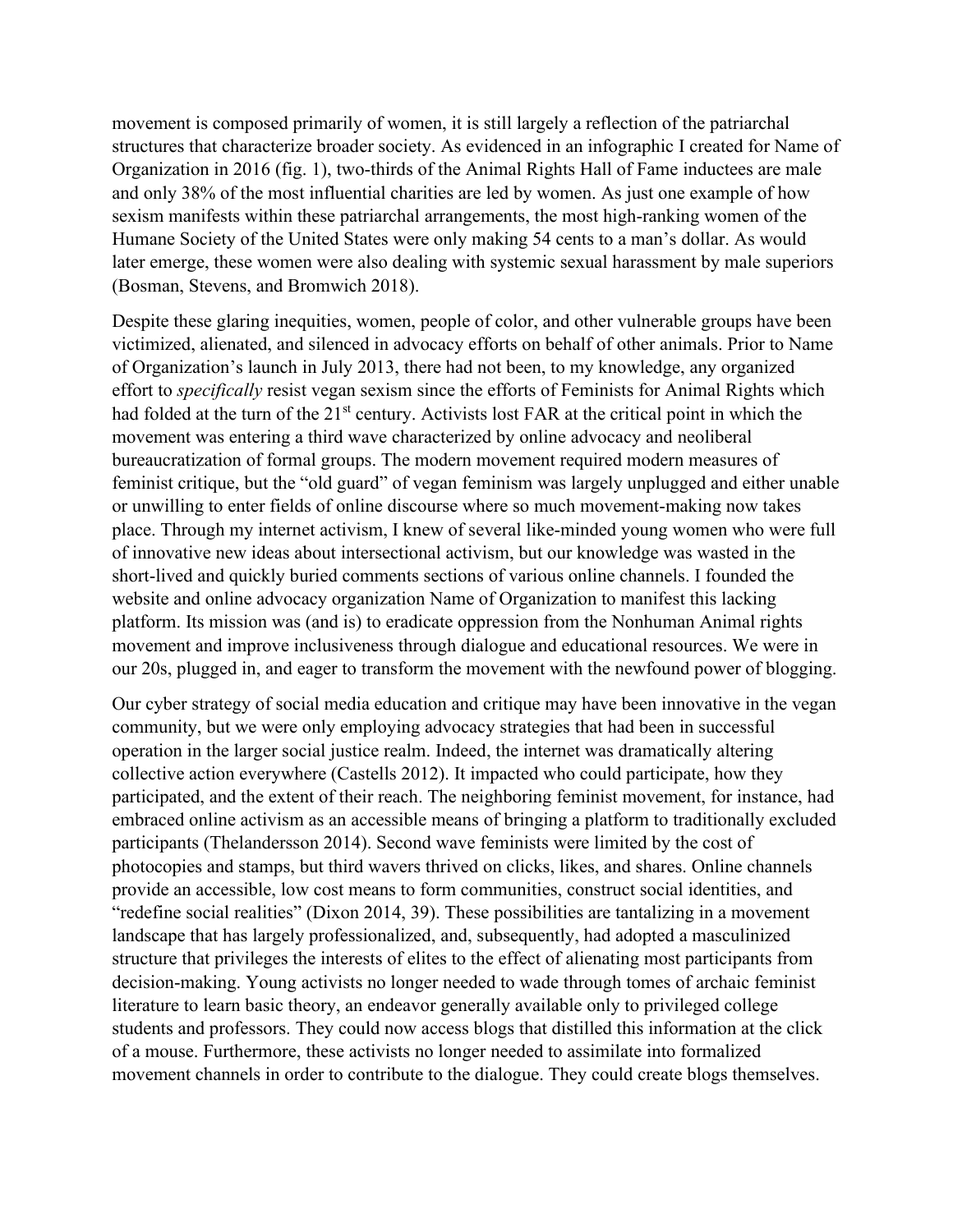Knowledge was democratizing. Internet technology, in other words, was poised to disrupt movement hegemony and provided a rare channel of dissemination for radical ideas.

## **Understanding Vegan Sexism**

In light of these new possibilities, perhaps the most fundamental task at hand for vegan feminists is not to educate the public on the intersection of sexism and speciesism, but to first educate the *movement,* the Animals' ambassador. Patriarchy is a male-dominated social structure that necessitates the oppression of feminized groups. As a microcosm of larger society, the Nonhuman Animal rights movement demonstrates many forms of sexism that are designed to protect male power and entrench female powerlessness. The disparities discussed thus far and to be discussed below are typical and predictable patriarchal symptoms, which, left ignored and unattended, are not likely to self-correct. The following survey of institutionalized sexism was originally published on the NO website and outlines how macrolevel societal sexism is linked to the microlevel vis-à-vis vegan organizations and interpersonal relationships.

## *Gender Capital*

As of 2016, only 22.8% of national parliamentarians were women, and, as of 2017, only 11 women serve as head of state (UN Women 2018). More than half of the world's population is female, but women hold only a fifth of the world's legislative seats. Why should vegans care? This leadership distortion extends into the Nonhuman Animal rights movement. Approximately four out of five activists are women (Gaarder 2011), but they represent much fewer positions of leadership (fig. 1). When positions of power and decision-making are granted primarily to men, it can reasonably be expected that men will, whether intentionally or not, privilege their own interests. Women require equal participation in political processes to ensure that their needs are being met and that women's interests are being represented appropriately. Sexism invites critics to dismiss women's desire for political gender parity as a selfish pursuit (a cardinal sin for women) given the magnitude of Nonhuman Animal suffering, but effective activism for other animals requires effective organization. If women are excluded, this is not indicative of effective organizational structure. It is instead indicative of a movement that is unable to employ the most basic principles of social equality within its own ranks.

Vegan feminism argues that patriarchal oppression provides the logic to speciesism such that a failure to acknowledge women's oppression is symptomatic of a movement that has a limited grasp on species oppression. It also suggests to me an underlying resistance to establishing more equitable social arrangements despite its posturing to the contrary. This is understandable. Sociologists recognize that those who have power rally to protect and hoard that power via the construction of prohibitive institutional barriers and ideological norms (Adamson 2014; Bourdieu 1977).

Beyond politics, the gender disparity is also evidenced in the corporate world. As of this writing, less than 5% of CEOs leading Fortune 500 companies are women (*Fortune* 2018). Women are systematically and actively blocked from accessing powerful positions, often due to exclusion from important networks and stereotypes about their suitability for leadership (Barnett and Rivers 2004). Again, vegans have reason to care because the absence of women in powerful positions is reflected in the Nonhuman Animal rights movement. This, in turn, suggests a general devaluation of women's ability and input. In advocacy efforts, women are far more likely to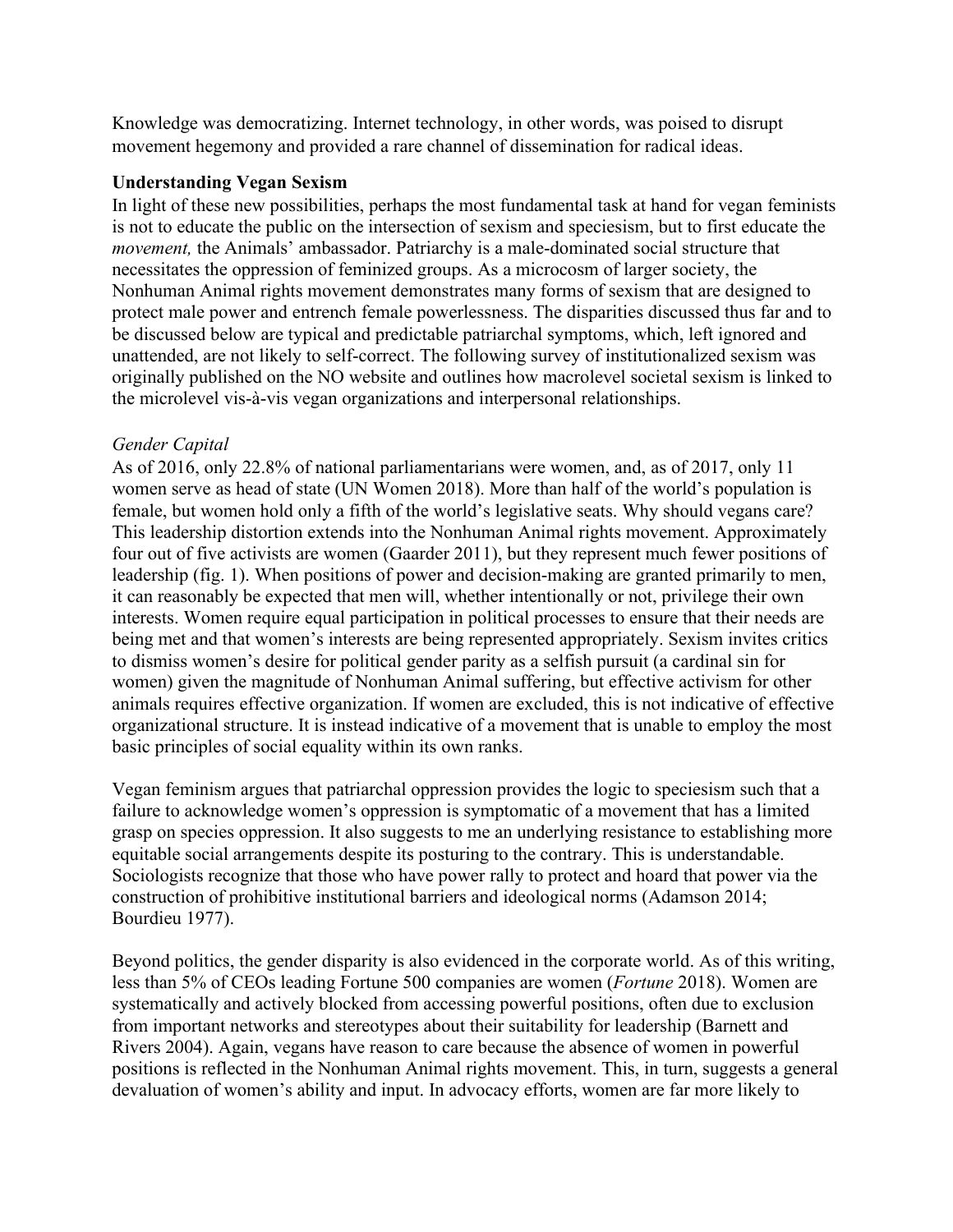make up the "rank and file," working hard behind the scenes to accomplish the necessary, but largely uncelebrated, mundane tasks of social movement maintenance. Men write the theory, lead the protests, and lecture on podcasts, while women "make the coffee" so to speak. Although I have argued that the Nonhuman Animal rights movement is particularly vulnerable to regressive gender norms, it is also true that many social movements grapple with sexism in thought and practice (Lawson and Barton 1980). For instance, the Civil Rights movement relied heavily on the community organizing and microlevel leadership of women, but high-profile positions were reserved predominantly for men (Robnett 1996). Although some might suggest that this gender segregation is functional in its division of labor and task-sharing, I would counter that it constitutes a terrible squandering of a potentially powerful demographic by failing to channel the creativity and capabilities of thousands of women.

#### *Gendered Violence*

Most insidiously, the systematic exclusion of women is directly related to their social devaluing and susceptibility to violence. At least one in three women will be raped, beaten, or otherwise abused by a man or men at least once in her lifetime (United Nations 2008). This number is much higher for college students (who constitute the bulk of social movement participation) and would be higher still except that many women do not feel safe reporting assault or, due to patriarchal conditioning, do not recognize their assault as such. Vegans have reason to care about this gendered terrorism because men's violence against women flourishes in the Nonhuman Animal rights movement.

In my own activist career, I have personally anguished through *countless* experiences with antispeciesist men's misogynistic bullying, stalking, sexual harassment, and intimidation. Many men pursued their attacks on me for *years* with horrifying determination, goaded by my feminist resistance and encouraged by the movement's culture of silence and collusion. I felt at times that I was enduring a movement-wide gaslighting campaign. I blogged about my experiences only to endure torrents of angry comments, anonymously delivered abusive emails, and overwhelming silence or victim-blaming comments from second wave feminists and organizational leaders of charities both professionalized and grassroots. As a professor of gender studies, I recognize this behavior as endemic to a misogynistic culture that protects status quo power relations by invisibilizing, ignoring, or demonizing survivors, but that did not make it any less disturbing.

It is most ironic that feminists are routinely dismissed as attention-seekers, when, in reality, our daring to put words to the injustices we experience quickly shrinks the community spaces available to us. Male colleagues, unwilling to acknowledge their male privilege and feeling "oppressed" by my feminist politics, turned on me. Leading professors and theorists in the movement who had propped up their personal brand though softcore, pop feminism, labeled me a bigot, refused to write me letters of recommendation, sided with avowed sexists, or awkwardly ignored my direct pleas for help. Experiencing gendered abuse can be extremely isolating for these reasons. Targeted women are left to question their own sense of reality and morality, while aggressors are not held accountable. The sanctified suffering of Nonhuman Animals is given precedence, while women, historically expected to put the needs of others before their own, are made to feel selfish and traitorous. Gender abuse characteristically makes victims feel alone, obscuring the fact that it is collectively experienced.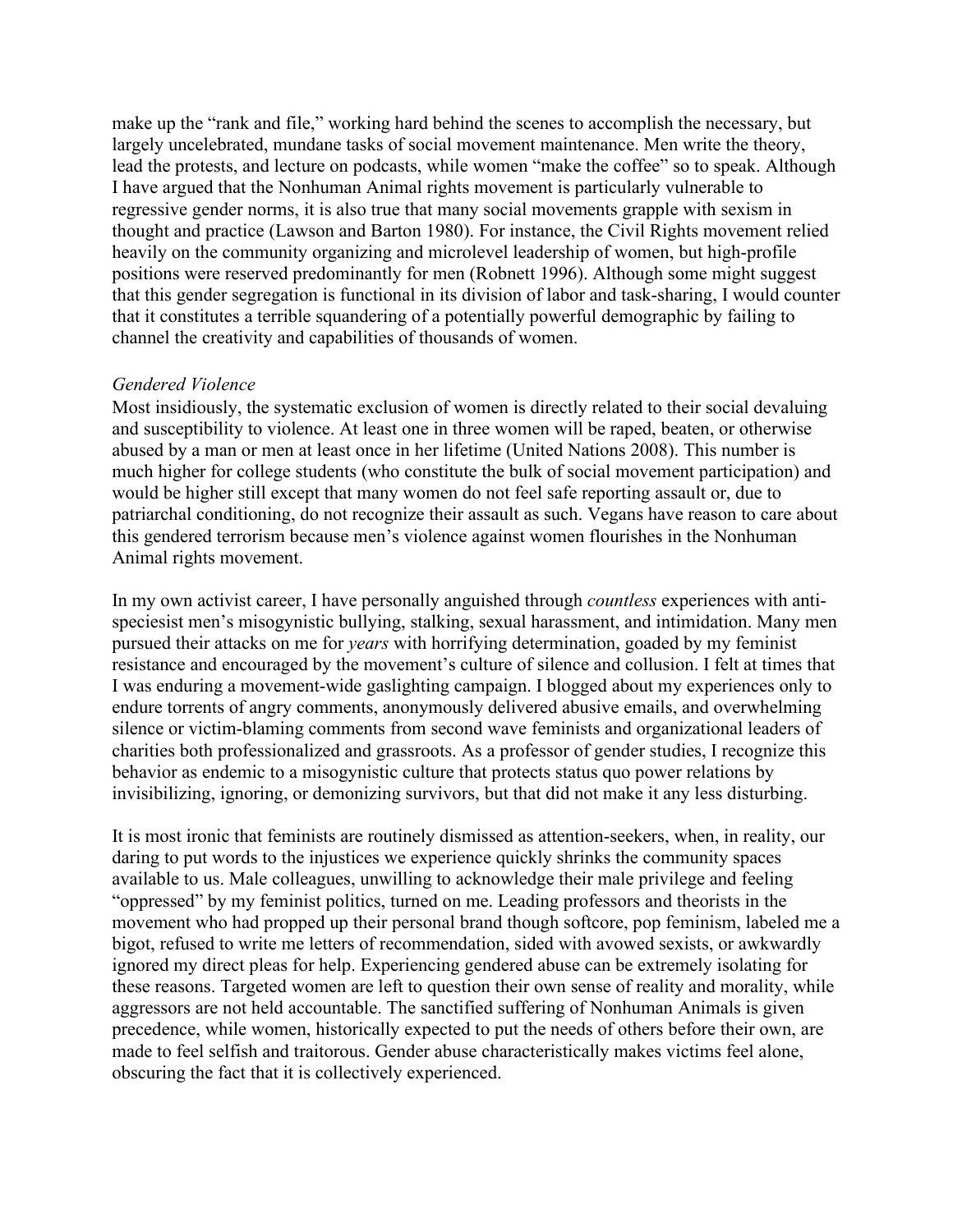As a sociologist, I understood that a collective consciousness is transformative. When I made my stories public, acquaintances shared their own stories with me privately. Some even published them publicly on NO. NO helped to resist feelings of isolation, and I hoped it could demonstrate that the horrible personal tragedies dotting the movement were actually evidence of a systemic problem. In the years since NO's launch, my work has come to recognize that sexual violence undergirds the oppression of women and other animals, and, more specifically, that the Nonhuman Animal rights movement regularly contributes to rape culture in its bid for resonance. Rape culture refers to a social landscape in which rape and violence against women are trivialized, normalized, and even condoned (Harding 2015). This culture does not stop short at the borders of the vegan community.

It seems that vegan women are offered one of two options. They may do the unglorified drudgery and invisible labor of collective organization behind the scenes or, if they meet the racial and corporal standards of beauty, they may get naked "for the cause" in "I'd Rather Go Naked" campaigning popularized by People for the Ethical Treatment of Animals (PETA). Although most vegan women may choose (or be defaulted into) the nonsexualized role, the fact that "sex object" is a role expectation for vegan women and not men essentially secures women's vulnerable, second class status at the institutional level. Sexualizing female activism could be a strategic mistake however, given that the sexual objectification of women is directly responsible for women's low self-esteem, low self-efficacy, self-objectification, and even eating disorders (Szymanski, Moffitt, and Carr 2011). Downtrodden and distracted women are not likely to be an effective force for change. Sexual objectification is also directly related to prevailing misogyny and violence against women. Most assuredly, sexual objectification is a fundamental component to rape culture.

Turning persons into things is a necessary precursor for enacting violence on those "things." Sometimes the Nonhuman Animal rights movement explicitly pulls on narratives of victimblaming when sexually objectifying female activists. For instance, LUSH, a luxury soap company that also brands itself a force against speciesism (despite the fact that most of its products contain Nonhuman Animals' milk, eggs, oils, and honey), once hosted a ten-hour street spectacle featuring an animalized woman costumed to appear naked who was tortured by a man in a lab coat. Responding to criticism, LUSH's spokesperson declared, [4](#page-8-0) in so many words, that the publicity stunt intentionally chose to target women in order to teach women (who purchase tested cosmetics) a lesson (Cite Author's Work Here 2016a). Most nonvegan products are sold to men, however, suggesting that the campaign was instead relying on tried-and-tested misogyny to grab attention. As this example demonstrates, Nonhuman Animal rights campaigns use women's bodies as sites of sexualized violence to register with a woman-hating public socialized by a pornographic, hyper-sexualized media (Cite Author's Work Here 2015). Violence against women–a lived reality for millions–is made sexy in campaign after campaign. With women's bodies are used as bait so as to invite predation (Cite Author's Work Here 2016b), it is unclear

<span id="page-8-0"></span><sup>4</sup> Spokesperson Tasmin Omond (2012) states:

We felt it was important, strong, well and thoroughly considered that the test subject was a woman. This is important within the context of Lush's wider Fighting Animal Testing campaign, which challenges consumers of cosmetics to feel, to think and to demand that the cosmetics industry is animal cruelty free. [ . . . ] It would have been disingenuous at best to have pretended that a male subject could represent such systemic abuse.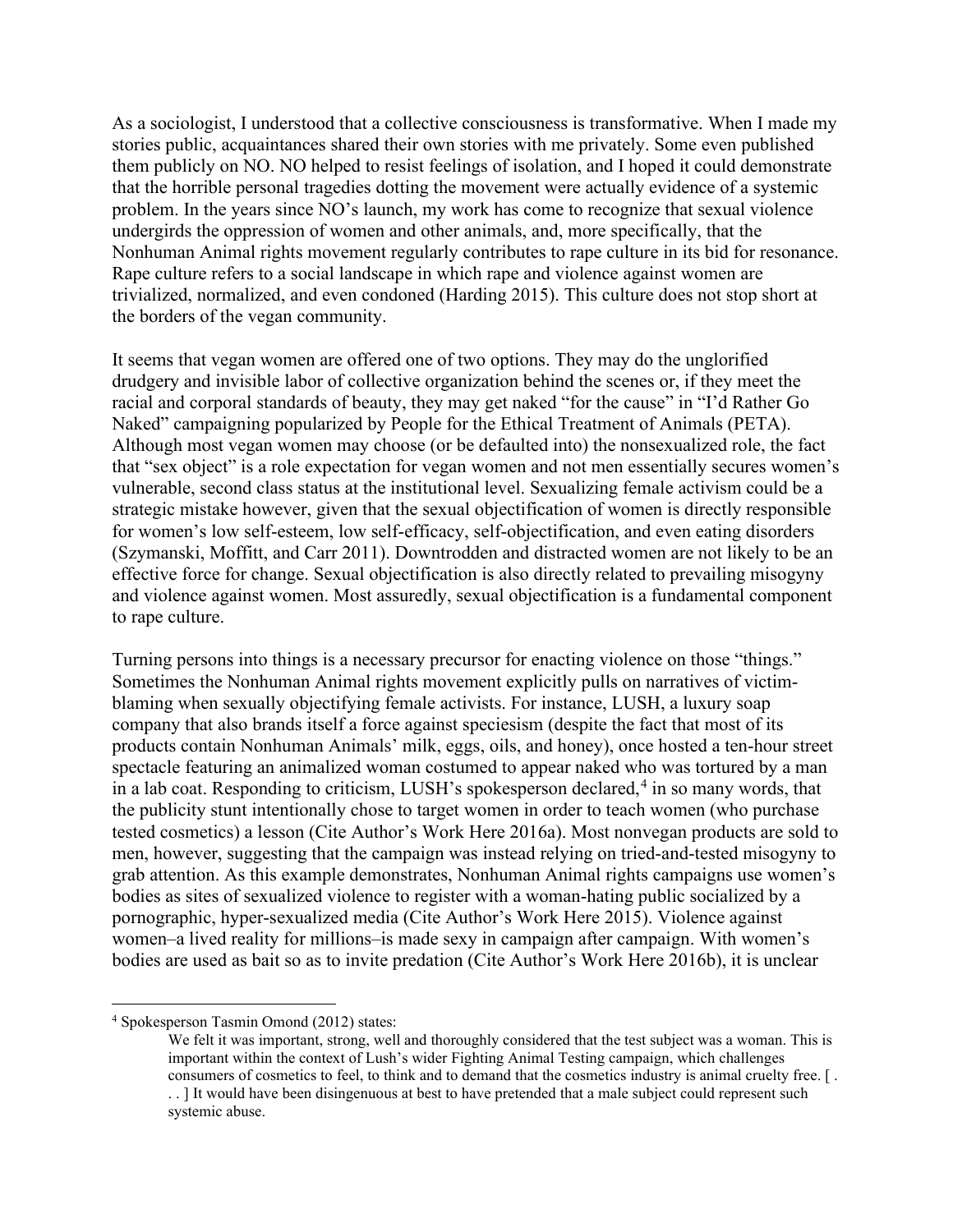how a body of new participants swayed by these oppressive scripts will be equipped to take speciesism seriously and effectively combat it.

Rape and sexual assault in activist circles may fail to solicit concern given the numbing effect of rape culture, but sexual violence is not unrelated to battering and homicide. Might this connection warrant serious attention? In the United States, the Center for Disease Control (2015) reports that one of the leading causes of death for girls and women is men's violence. In 2015 alone, over 1,600 American women were killed by men (Violence Policy Center 2017). To put this into perspective, approximately 3,000 persons were killed during the attack on New York's World Trade Center, and following that attack, the entire infrastructure of American international relations and global air travel were transformed. Yet, women are raped, terrorized, and killed by the thousands each and every year without inspiring meaningful state action or intervention. Given the Nonhuman Animal rights movement's flippant use of misogynistic imagery in its campaigning, these levels of violence do not seem to alarm vegans either.

## **Selling Animal Rape**

Ironically, the Nonhuman Animal rights movement's ignorance to sexism and rape culture manifests in its treatment of Nonhuman Animals as well. Indeed, due to the intersectional nature of sexism and speciesism, sexism—which entails the exploitation and derogation of feminized bodies—encourages activists to treat animals as women, just as speciesism—which entails the exploitation and derogation of animalized bodies—encourages activists to treat women as irrational, bodied, inferior, animal-like beings. This intersectional logic of oppression means that Nonhuman Animals, thus feminized, serve as a pool of female labor to be tapped for movement ends just as vegan women are. Specifically, this exploitation transpires in the form of pornography. Pornography, like prostitution, relies on the sale of women's bodies in return for various resources to the organization's benefit. It is an institution which is highly correlated with women's subjugation (MacKinnon 1989). Perhaps the only meaningful distinction between prostitution and pornography (both institutions commodify the female body for the profit of predominantly male owners) is that pornography is recorded in picture, be it photograph or video, creating an easily reproduced product with a greater market reach. The pornification of female activists is well documented in anti-speciesist spaces (Cudworth 2011; Deckha 2008; Gaarder 2011; Cite Author's Work Here 2015), but less discussed in the research is the pornification of nonhuman females.

Although most vegans come to the movement of their own volition, the Nonhuman Animal rights movement relies on two primary tactics of recruitment, the first being networks (familiarity with and proximity to other activists), and, failing that, the use of morally shocking imagery (Jasper and Poulsen 1995; Cite Author's Work Here 2013). A wide variety of revolting images of Nonhuman Animal suffering are utilized by activists, often with the intent of creating intense feelings of disgust, empathy, or outrage. These reactions are hoped to "shock" the viewer out of complacency and into action. Common themes include victims of vivisection riddled with research instruments, food animals in the slaughterhouse, or pitiful castaways huddling in cages awaiting "euthanasia." These images are inherently feminized, as they objectify a subjugated group for the human gaze. However, many images take this even further and specifically feature the sexual violation of female animals (fig. 2).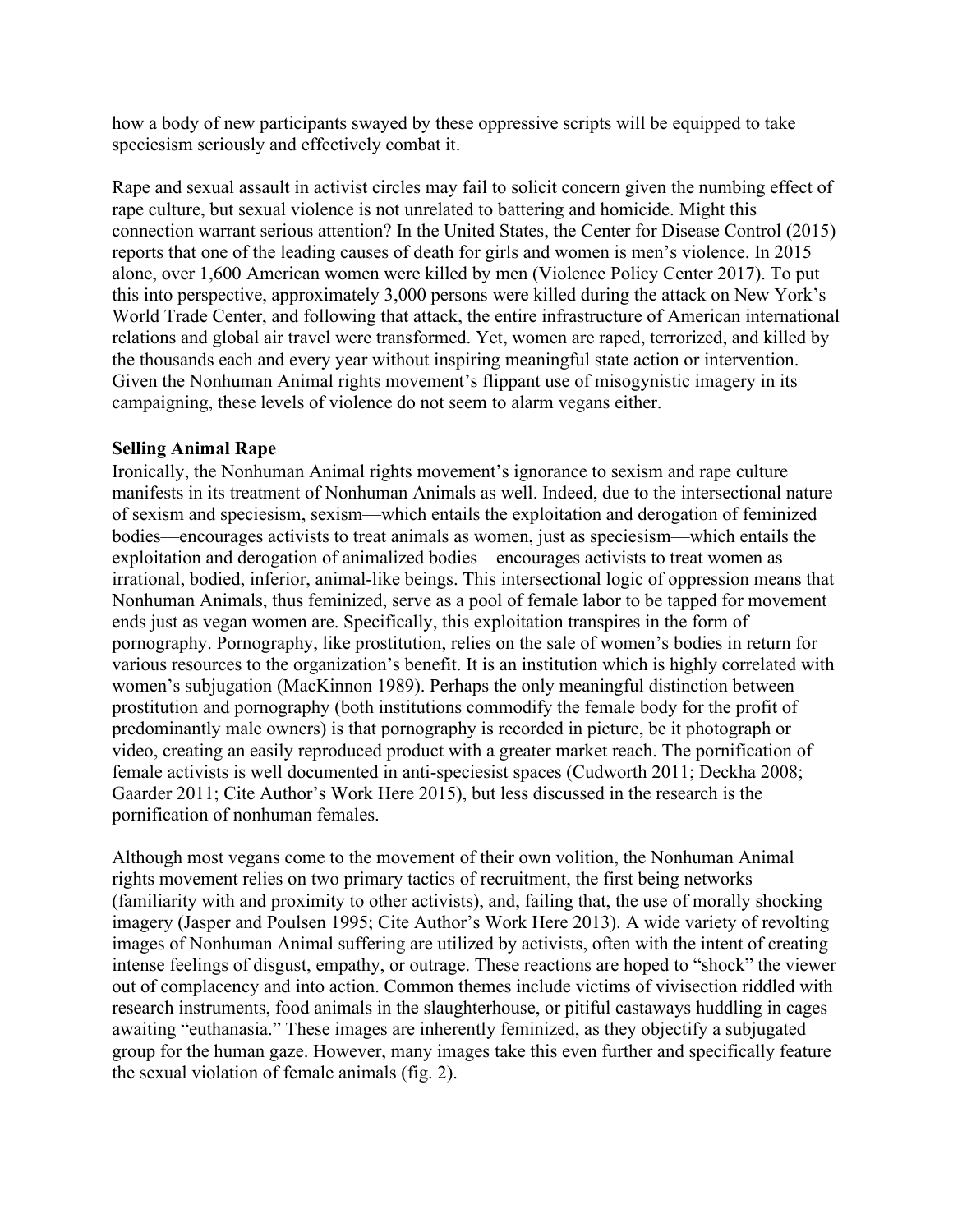The purpose of pornography is to titillate via the sexual degradation and humiliation of an oppressed body (Dworkin 1981). Those who consume pornography are consuming it specifically to "get off," so to speak, on the demonstrated powerlessness of otherized bodies. The relationship between the viewer and the viewed is one that reproduces and reinforces a hierarchy of domination. Pornography users also report experiencing a "tolerance," meaning that increasingly degrading and shocking imagery is needed for them to register and respond. The pornography industry is happy to serve that need by producing increasingly disturbing media (Jensen 2007). In anti-speciesist mobilization efforts, another unfortunate intersection of sexism and speciesism thus surfaces through the sensationalizing of anthroparchal<sup>[5](#page-10-0)</sup> rape which, I argue, not only derives from rape culture, but also serves to *aggravate* rape culture. As animal law scholar Lee Hall (2010) insists, these images revictimize Nonhuman Animals. The depiction of objectified victims in pictures does not encourage the human subject to respect their personhood. Rather, it reinforces their subordinate status.

MacKinnon (1989) suggests that survivor's stories become an "oral pornography," with narratives soliciting a sexualized or victim-blaming response, which actually confirm the legitimacy of women's subjugation to the audience. For Nonhuman Animals prostituted in pictures, empathy, if extracted at all from the viewing experience, exists within the context of human superiority thus created in this relationship between the viewer and the viewed. Furthermore, there is no possibility of consent from these depicted Nonhuman Animals. Nonhumans, distant and frequently dead, do not have the capacity to allow for their traumatic experiences to be publicly displayed and exploited for the movement. A case can be made that using an Animal's image without consent is in the interest of the greater good, but this does not negate the fact that the consent of Nonhuman Animals is treated as overridable.

The sexual violence inflicted on female nonhumans is eternally documented and replayed in activist pornography, but the human survivors of sexual violence made witness to these images are revictimized as well. True, rape is a trans-species experience, and rape is systematically utilized by a capitalist society to control the feminized, but the context in which the institution of rape is engaged by activists is problematic. Morally shocking anti-speciesist images are designed to trigger; they are constructed in such a way as to set off a complex and powerful emotional response in the viewer's psyche. As with any pornography, they are intended to emotionally arouse. I posit that tactics that intend to trigger women's collective memory with male violence rely on scripts of misogyny. In this way, women are prostituted once again by vegan activism as their bodily and psychological violation is capitalized upon for the benefit of others without their consent. Women, historically stereotyped as giving, selfless, and docile, are not expected to have a problem with the movement's potentially traumatic imposition.

I challenge that the movement's systematic exploitation of female suffering and disregard for consent is not likely to be successful in dismantling oppression. Indeed, these tactics only facilitate it. Recall, images of animals suffering are intentionally selected with the expectation of rousing a reaction, and, in the corporatized movement space, that reaction is generally hoped to be a monetary one (Cite Author's Work Here 2015). But this approach is surely alienating to women in a society where rape, assault, and murder at the hands of men or the state, as was previously outlined, are standard practice. In addition to alienating women in the broader public,

<span id="page-10-0"></span> $5$  This is a term used by Cudworth (2011) in reference to human supremacy.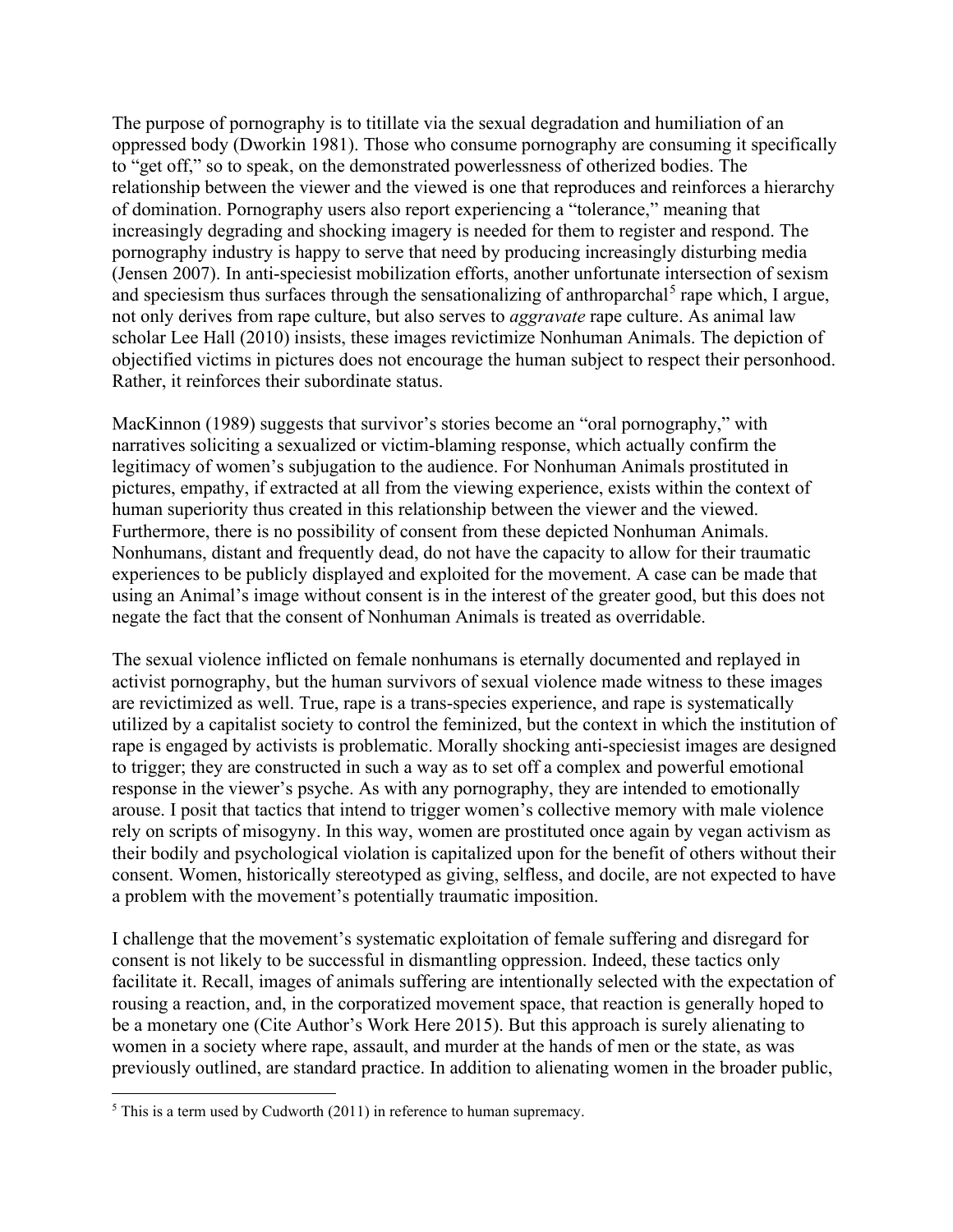these tactics also alienate women in the ranks as well. With remarkable cruelty, the intersections of human and nonhuman violation are juxtaposed in such a way as to create barricades instead of connections. The Nonhuman Animal rights movement's misogynistic repertoire becomes one more means of alienating women from anti-speciesist work. It becomes one more means of solidifying male rule over advocacy spaces. Scripts of misogyny keep women in a constant state of not-belonging, victimhood, and hurt. Adams suggests that pornography is inherently speciesist because "[…] women's orifices are a part of the accessible environment available to men" (1996, 177). That is, the same logic that entitles those in power to exploit nature is the same logic that allows those in power to exploit women. I suggest that this domination logic persists when human activists enact their entitlement to exploit the devaluation of Nonhuman Animals.

While this trend began to emerge in second wave advocacy materials given its heavy reliance on shocking visuals, I would argue that it is amplified in the third wave. The exploitation of women's bodies in the movement is not simply a result of patriarchy; it is also a result of capitalist pressures. As social movement organizations struggle to exist, they often turn to the nonprofit model. The social movement arena is crowded and competitive, and so the exploitation of women is used strategically. Although much of this activity is condoned as a matter of personal choice made by individual participants (Mirk 2015), what little *is* acknowledged as exploitative and nonconsensual (audiences and Nonhuman Animals cannot consent) is frequently dismissed. Again, some activists may insist that consent should be waived if exploiting this female suffering is believed to be in the best interest of other animals or the "common good." This paternalistic position, however, is itself oppressive as activists and organizations thus position themselves as the guardians and custodians of infantilized women and other animals.

Anti-speciesist activists are increasingly coming to recognize that slavery and Holocaust analogies are problematic tactics for "selling" Nonhuman Animal rights to a public still smarting from the ongoing trauma of institutionalized racism and ethnocentrism (Socha 2013). However, the frequently employed analogy of rape (particularly in reference to dairy production) goes practically unexamined by movement actors. Women are sometimes depicted as the recipients of physical and sexual assault to make a point about the experiences of cows. [6](#page-11-0) I find it curious that, when female audiences are targeted, there seems to be little objection even though tactics of this kind represent a very similar act of violence to that of slavery and Holocaust analogies.

The exception made for misogynistic scripts in the Nonhuman Animal rights marketplace is an intriguing one, one that speaks clearly to the woman-hating nature of Western culture. One of the more frequent rationales employed to justify the exploitation of female bodies and trauma in the service of social justice is the need to expose the "truth" of speciesist industries. But the demonstration of "truth" is constrained by a number of rarely-crossed boundaries in the activist repertoire. Again, race and ethnicity analogies, while admittedly still employed by some in the movement, are coming under scrutiny from a number of movement pundits. Pedophilia, however, is even less frequently utilized. In fact, no campaign that draws on the sexual abuse of human children to make an argument against speciesism comes to my mind at the time of this writing. This is a strange omission if activists are simply interested in exposing the "truth" of species-based violence because the cows in the dairy industry are still babies and children

<span id="page-11-0"></span><sup>&</sup>lt;sup>6</sup> See, for instance, the street protests of global organization 269life (2013) which are hosted on Youtube at https://www.youtube.com/user/269lifecom/videos.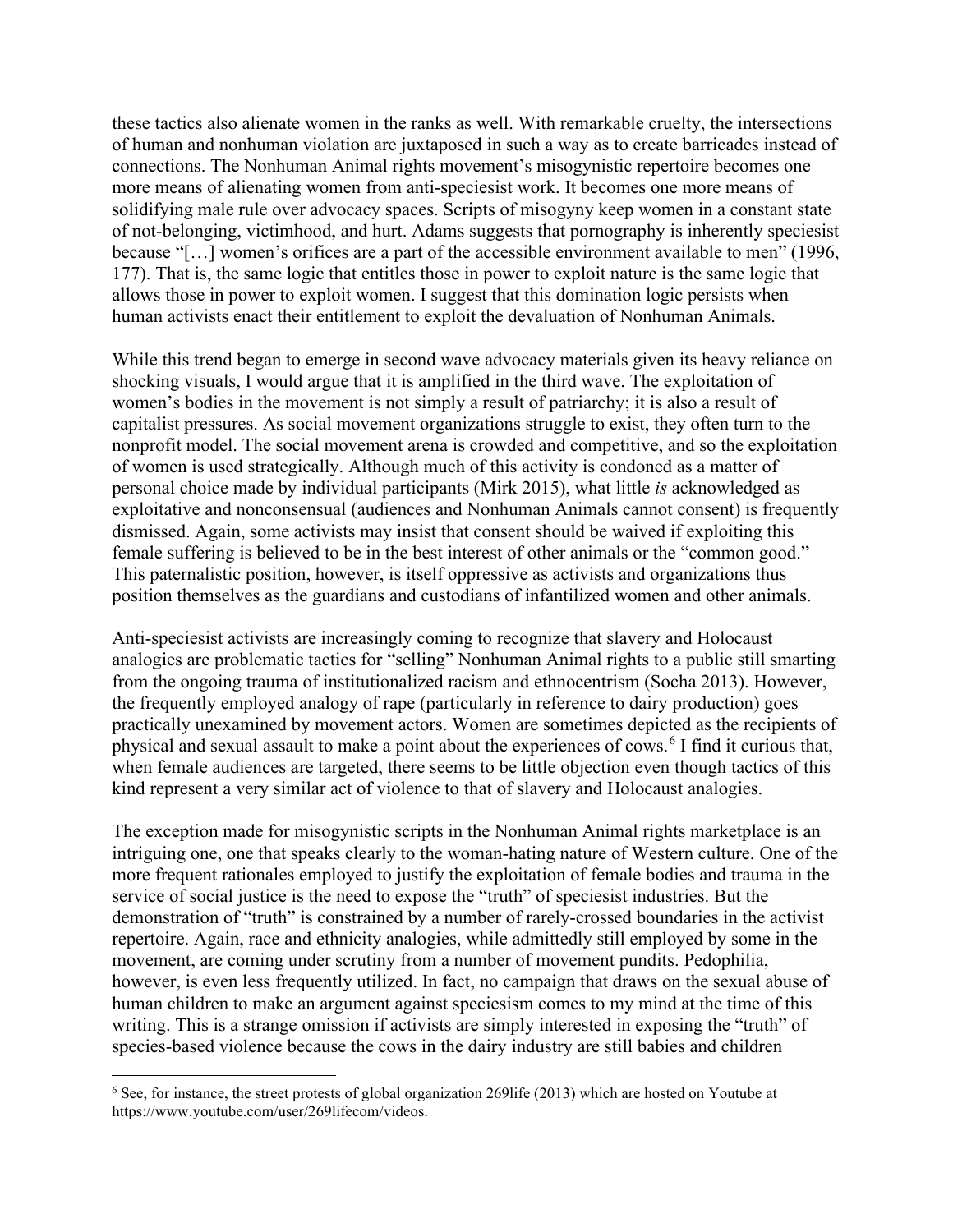themselves when they are hoisted onto "artificial insemination breeding chutes" and vaginally or anally penetrated by male farmers who inspect or alter their reproductive organs. Pedophilia analogies might actually be more accurate than those that draw on violence against adult women. This recognition of boundaries for groups other than women suggests that singling out the female experience is intentional and formulaic. The "truth" here is carefully framed, not objectively reported. In a woman-hating society, presumably only misogynistic scripts will sell. Misogyny is the only language the public is expected to understand and feel comfortable consuming. Adams adds that analogies of this kind assume the "reducibility" of suffering and objectify it. Instead, she suggests a retreat from anthropocentric metaphors: "[…] why not say animal suffering in their body is theirs?" (1996, 184).

Misogynistic imagery is intended to titillate the audience to the point of purchase. Pornography is deliberately designed and delivered to stimulate the viewer to a point of emotional excitement and physical reaction. In the realm of online pornography, where millions upon millions of websites offer photographs and short video clips for free, the creators hope to work up the audience to such a point where they will be more willing to offer their credit card information for paid content (Dines 2010). The institution of pornography specializes in consumer manipulation, and pornography is manufactured at a cost to vulnerable female bodies with the intention of turning a profit for predominantly male capitalists. When social movements use graphic images of female nonhumans being violated (sexually or otherwise) by those in power with the human/male gaze in mind and with hopes of extracting capital from the viewer (since most depictions of Animal suffering are associated with nonprofit campaigning), this system can only be understood as pornographic. This is not the type of pornography that is likely to empower Nonhuman Animals. It is more likely to reinforce their lower status.

The exploitation of feminized Nonhuman Animals in morally shocking imagery also acts as a cheap plot device in the narrative of the benevolent human savior. Demeaning images are heavily shared within the activist community as a means of exciting rage and desire for vengeance. Crude images of Nonhuman Animals being kicked, beaten, sexually assaulted, dismembered, and murdered in the most horrific ways are swapped among (or forced upon) activists with encouragements to feel anger and an intense desire to "do something" (Jacobsson, Lindblom, and Jacobsson 2013). Ecofeminist Marti Kheel wrote at length about the dangers of this "savior complex" in anti-speciesist spaces throughout her career. Instead of examining the root cause of exploitation, activists and theorists look to nonhuman pornography to feed their inner vigilante. The vegan feminist perspective, however, sees social change grounded in respect for the exploited and peaceful, non-violent education for the exploiters. Kheel (1993) explains:

Whereas nature ethicists have tended to concentrate on "rescuing" the "damsel in distress," ecofeminists have been more likely to ask how and why the "damsel" arrived at her present plight. [...] The natural world will be "saved" not by the sword of ethical theory, but rather through a transformed consciousness toward all of life.

"Victims in pictures," as Hall (2010) describes them, become further oppressed when their experiences are shared in a manner that does not respect their personhood. In doing so, they simply become objectified in the storyline of activism. Given that the Nonhuman Animal rights movement already operates according to patriarchal norms and generally celebrates violent direct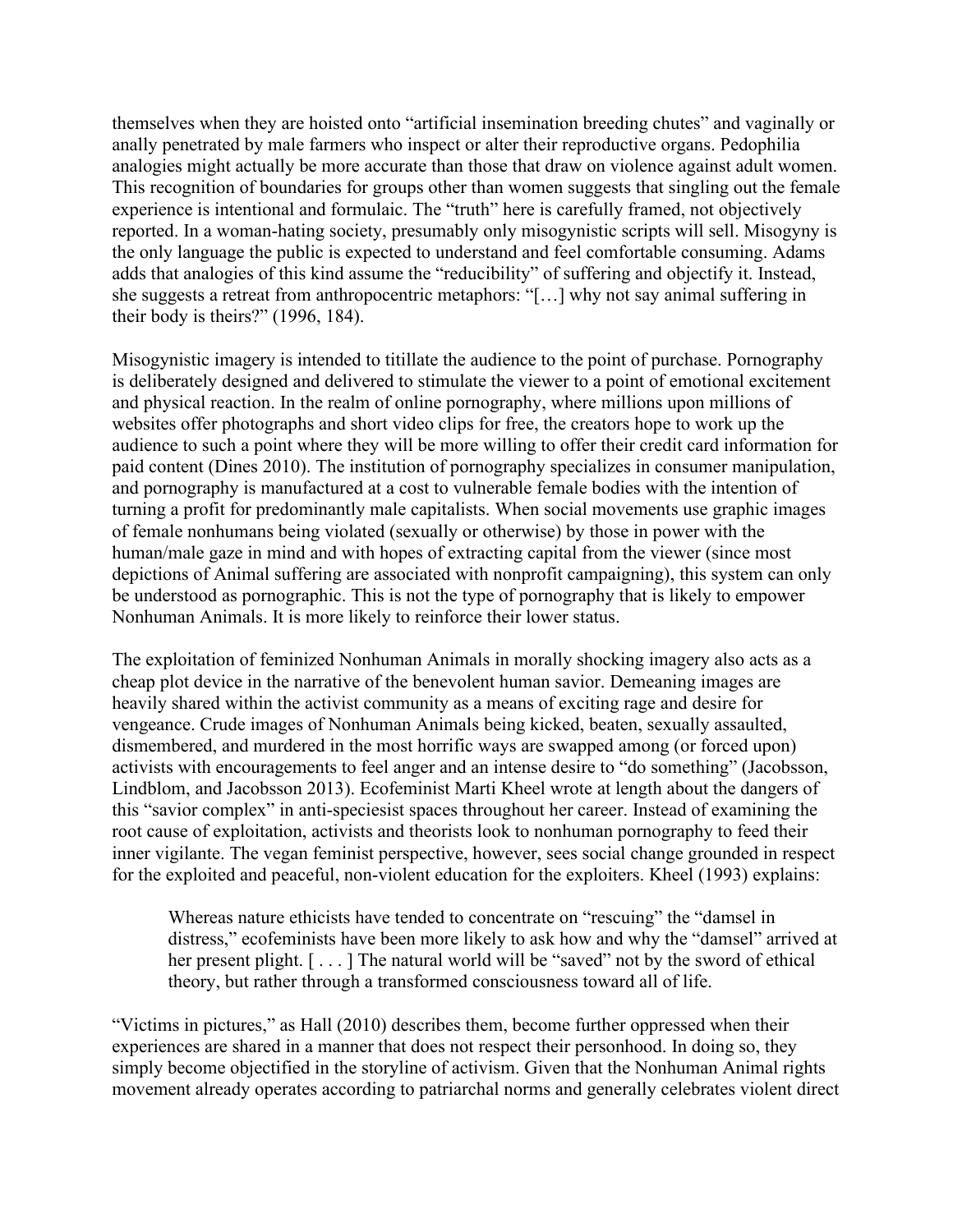action (Hall 2006), it seems quite fitting that Nonhuman Animals are presented as victims. This victimhood presents androcentric activism the justification needed to engage further in patriarchal violence. While violent activism is done in the name of social justice, the "might makes right" logic that supports this approach is firmly situated within an ideology of patriarchy.

## **Measuring Success**

I have argued that the third wave of anti-speciesist activism is characterized by democratic online access and widespread nonprofit professionalization. These structural shifts had major consequences for vegan feminism. Internet advocacy offers a powerful platform for the heretofore overlooked feminist critique, but this advantage is countered by the deeply patriarchal professional model and its capitalist requirements for competitive campaigning that inevitably exploit feminized labor, both human and nonhuman. Yet, this professionalization could intriguingly offer another window of opportunity for vegan feminism since it also requires a deradicalization that invites organizations to dabble with diversity.

With any social movement, it is difficult to determine at what point "success" has been achieved because movements are generally quite multi-faceted and adaptive. Influence can sometimes be interpreted through cultural impacts, policy changes, and institutional restructuring, but, it is usually the case that only a few elements of a movement's goals manifest in a social structure. Social movement goals generally only achieve assimilation in a heavily compromised form unless the goal is extremely single-issue. Queer liberation, for instance, settled into the not-soqueer fight for marriage equality (Healy, Sheehan, and Whelan 2015). To succeed, the movement funneled a huge array of grievances into a single, more achievable goal that strategically spotlighted middle-class, monogamous white males. Vegan feminists such as Aph and Syl Ko (2017) have been cynical of diversity initiatives in the Nonhuman Animal rights movement for this reason. Vegan feminist demands for diversity have been somewhat addressed by professionalized anti-speciesist organizations, but mostly in a form that is very limited in its representativeness of actual diversity in the community and constituency. Ko and Ko observe that vegan diversity quotas are generally qualified by idealized expectations and respectability politics.

Post-feminist ideology permits this faux diversity to pass as true progress, but this "progress" is rendered even more vacuous by its marketability. In an analysis of over forty years of movement literature following Western Nonhuman Animal rights mobilization through the peak of late  $20<sup>th</sup>$ century second wave activism to the era of professionalization in the third wave, I have uncovered that the increase in vegan intersectionality rhetoric generally coincides with movement deradicalization. Nick Pendergrast's (2014) doctoral research also supports this finding. Anti-speciesism claimsmaking is, for the most part, rather radical, and movement organizations, having adopted the nonprofit model, become beholden to bureaucratic inertia and the constant need for funds. I suspect that intersectionality rhetoric shifts attention from the radical notion that animals are persons by centering humans.

Diversity is subsequently employed to the professionalized organization's advantage in two ways. First, social movement organizations can appeal to post-feminist myths that sexism and other forms of human oppression are no longer relevant. Second, social movement organizations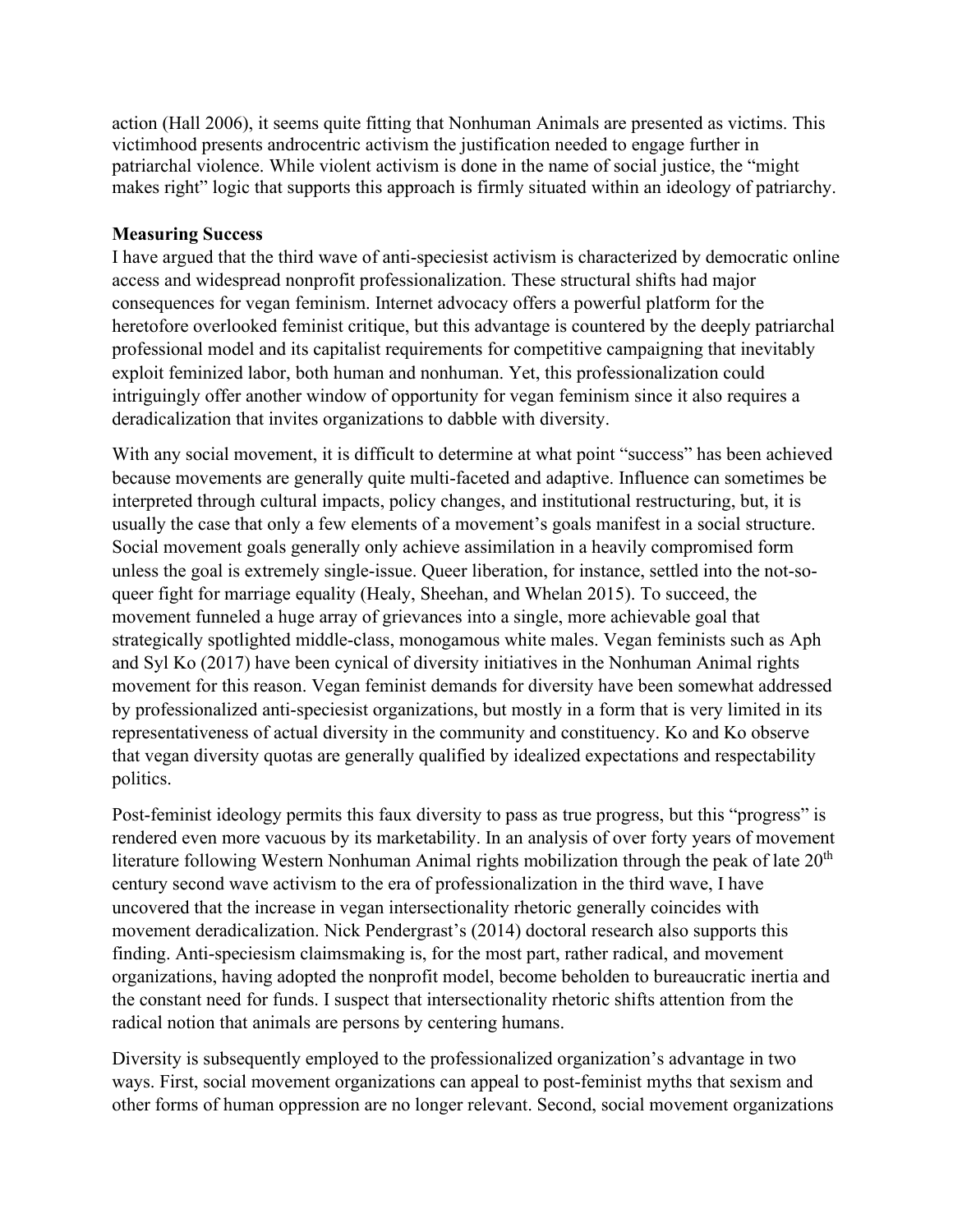can decenter contentious Nonhuman Animal liberation. In both cases, true diversity is thwarted in favor of a veneer of carefully controlled inclusivity. This maneuvering is necessary given the threat that feminism and veganism pose to existing power structures. Despite the good intentions of many charity workers and volunteers, the nonprofit model has been criticized as a tool of the state, one nurtured since the late  $20<sup>th</sup>$  century to temper rebellion, squash radical collectives, increase activist transparency, and provide affordable social services (Smith 2007).

Given the potent influence of professionalization on the trajectory of Western charities, it is difficult to declare with any certainty that the early efforts of NO and other likeminded projects have manifested the movement's new interest in intersectionality. I am wary of professionalized nonprofits such as PETA celebrating women's empowerment and Farm Animal Rights Movement's (FARM) inclusion of feminist speakers at its annual conference given their general commitment to patriarchal movement structures and financial dependence on industry and state elites. Yet, the explosion in grassroots vegan feminist projects like A Privileged Vegan, Black Vegans Rock, Collectively Free, Project Intersect, Vegan Princess Warriors Attack, and Vegan Vanguard suggests that a space *has* been claimed for critical thinking.

Further evidence to the effectiveness of a critical vegan feminist message is the development of countermovement efforts, as evidenced in the fan base of Gary Yoroufsky, Gary Francione, 269life, and other male-dominated entities which fiercely resist feminist critique. Vegan feminists may easily find themselves downtrodden by the retaliatory misogynistic abuse emanating from these spaces, but, as a scholar of social movements, I recognize that this contentious resistance is likely a sign of success. Countermovements cannot develop without the presence of a viable threat, as countermovements exist only to protect elite interests and the status quo (Meyer and Staggenborg 1996). Countermovement activity is thus powerful evidence that vegan feminist critique is registering. Response, even if negative, is the sincerest form of flattery in the crowded social movement space that so often invisibilizes the contributions of women. For that matter, this movement-countermovement dialectic can encourage ideological development and tactical refinement. I certainly would not have sharpened my feminist framework to such an extent without the regular pushback.

#### **Coping with the Pushback**

That said, social movement research warns that countermovement activism can easily escalate into violence when elites whose privilege is challenged reach a certain point of frustration (Mottl 1980). Given the general societal danger facing women, the post-feminist mentality of vegan communities, and the documented threats and harms already beleaguering women in the feminist movement, vegan activists have every reason to take seriously the risks involved in vegan feminist agitation. It is my observation that most activists in the Nonhuman Animal rights movement have adopted a do-gooder, hyper-moral identity to differentiate themselves as people who care about animals, an identity that, ironically, impedes their ability to acknowledge contrary behavior in the ranks. This is compounded by the everyday ideological barriers of sexism. In *The Revolution Starts at Home* (Chen, Dulani, and Piepzna-Samarasinha 2011), social justice activists and collectives working in liberation efforts for women, children, racial and ethnic minorities, trans and queer persons, and immigrants have identified that intramovement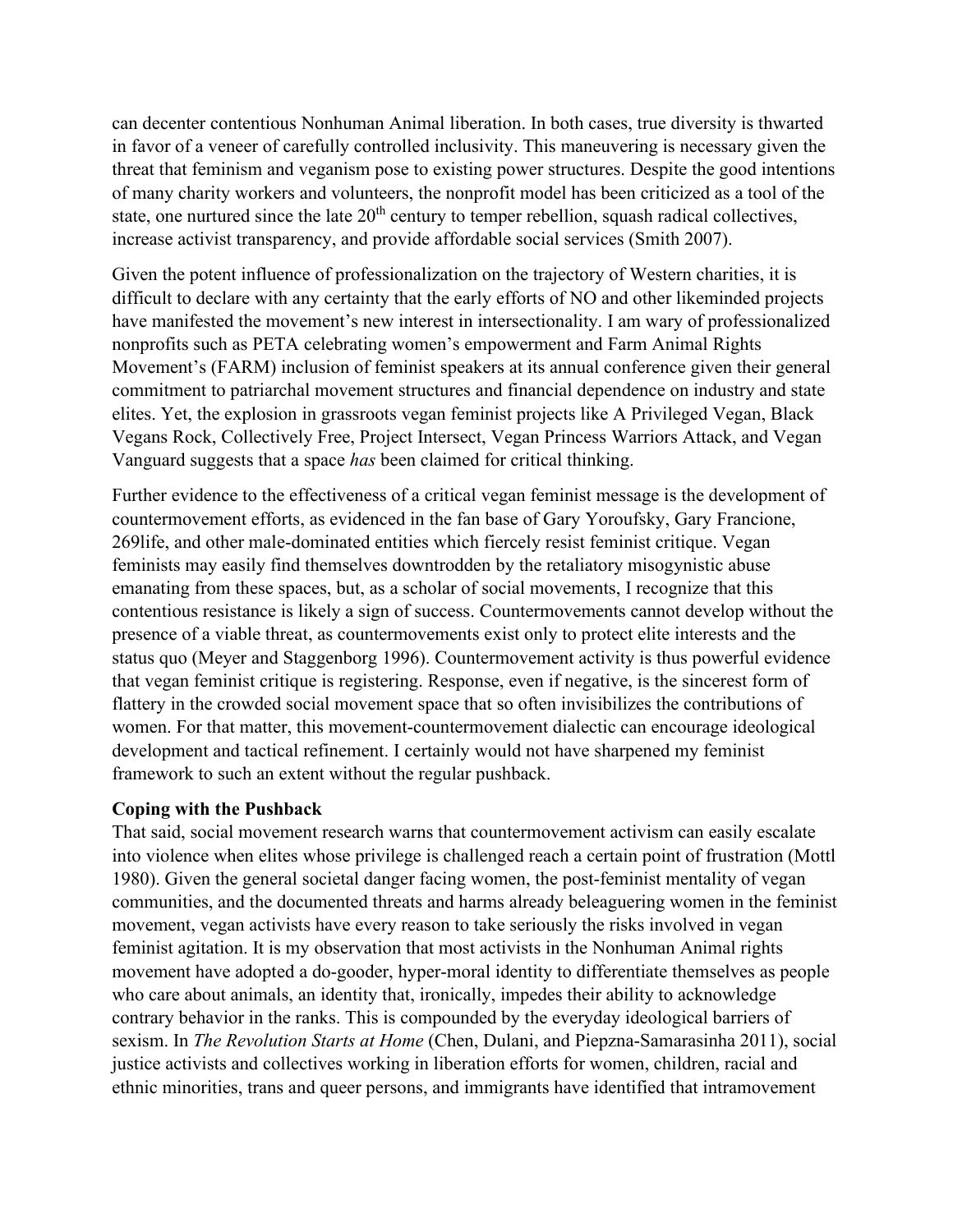violence can be just as unsettling as the structural violence they originally organized to resist, if not more so. It can also be just as tricky to dismantle, especially if plans for this dismantlement intend to eschew traditional channels of state control and oppression such as the criminal justice system.

The load is a heavy one. As I write this piece, I recognize that Name of Organization, like many grassroots collectives, has entered a period of abeyance and may very well cease to operate. Unprofessionalized radical groups like NO may have the luxury of speaking truth, but this comes at a cost of resources like funding and powerful networks. Taking a critical stance entails an element of precariousness. Eventually, the steam runs out, the compassion fatigue sets in, or the trolls wear us down. For me, it was not long into my stint as a non-tenure track lecturer at a small liberal arts college before I felt the disarming pull of heavy teaching loads and tenuous three-year contracts. Like the large charities I had long criticized for failing to maintain a radical position, I, too, felt the need to protect my paycheck in a depressed economy. I come from poverty, am unmarried, and have no safety net, so it was not difficult for university employment to professionalize me. This has entailed a chilling of my activism and a pandering of my message.

After one high profile vegan misogynist who worked at a neighboring institution began to escalate his abuse, I found myself in the dean's office discussing measures of personal and professional protection. My dean was familiar with this abusive behavior in academia and was very supportive of me, but I still felt embarrassed and unprofessional for having to address it in the first place. As a young woman who lives alone, I feared for my safety. I knew this man watched every move I made online; was he also watching me offline? I knew he had destroyed the reputations of other female junior scholars in the field. I was now in his crosshairs; could my career withstand his attack in an industry that already devalued and demeaned women? I developed eczema. I cried a lot. I worried a lot more. The terrifying recognition that vegan men's countermovement activity was beginning to threaten my career and mental health forced a reckoning. I began to reinvest my efforts away from online activism to professional pursuits. Teaching four to five introductory classes every semester distracted me. Eventually, I had no more time for blogging. I convinced myself that teaching and publishing were equally valid means of advocating for Nonhuman Animals.

In a lot of ways, cooling my online activism meant disengaging with the vegan community. This split was not entirely one-sided. Another consequence of radical feminist critique in a maledominated space is the general discouragement that women experience. This is precipitated by a lack of solidarity and support, especially from older, better-established activists who are in a position to ease young women's burden through their greater credibility and richer networks. I have always found this failed sisterhood an especially stinging quality of a professionalized movement culture that seems to be determined to keep up appearances no matter the cost. It smarts all the more when diversity rhetoric plasters conference lineups, annual reports, book jackets, and mission statements while women continue to suffer in isolation, unbelieved, tonepoliced, or victim-blamed.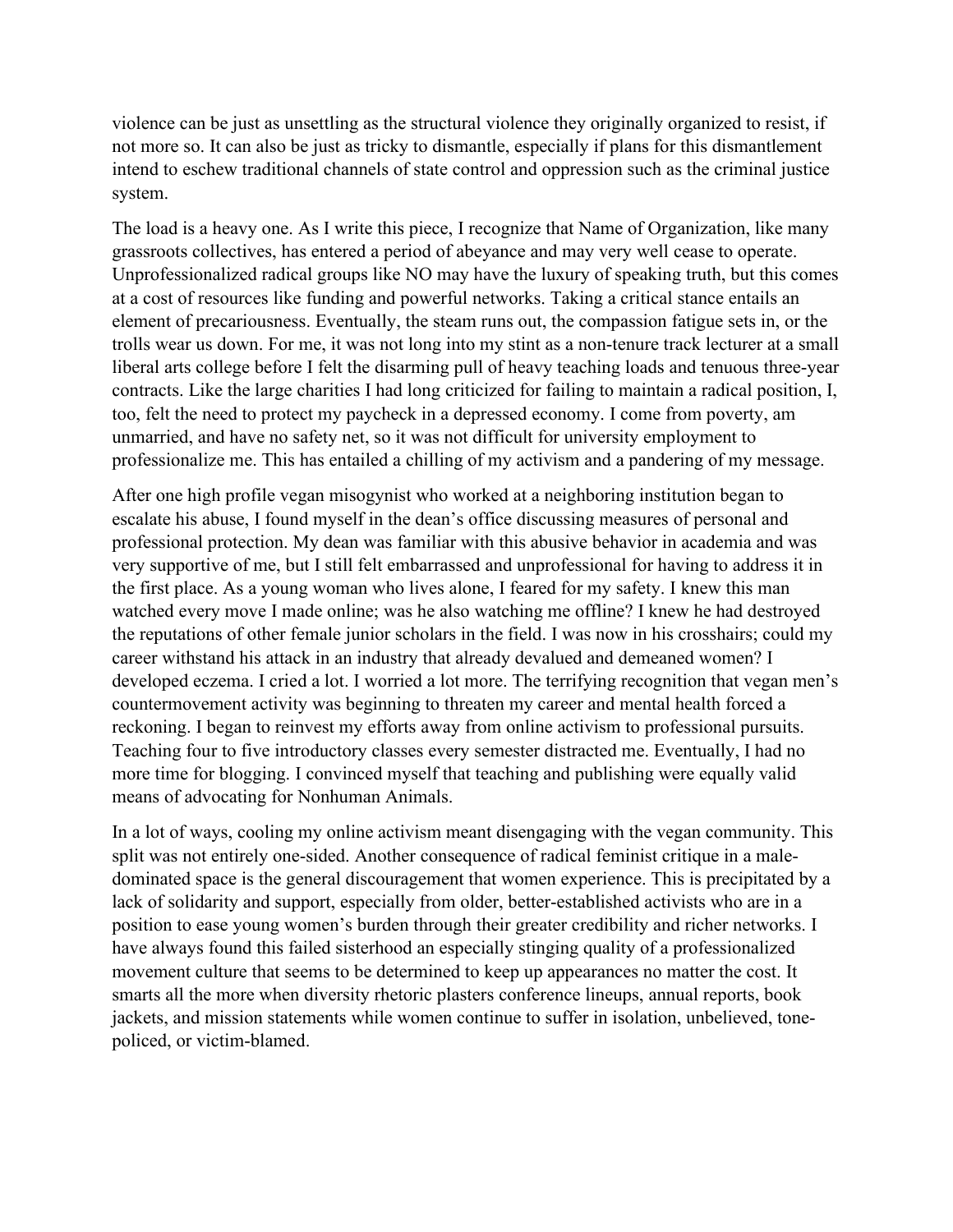#### **Conclusion**

Gender equality matters in the vegan movement for three reasons. First, social movement research indicates that a diversity of representatives will be more likely to resonate with a diverse audience (Reger 2002; Staggenborg 2010). A diverse audience is needed for social change. Second, diversity in leadership provides role models who attract and nurture a diverse activist pool. Social psychological research supports that marginalized people find a sense of agency and belonging when they see people like themselves doing important work (Beaman et al. 2012). Third, a white-centric and male-centric movement invariably relies on the very same hierarchies of power that facilitate speciesism. The sexualizing of violence against women masked as a metaphor for speciesism and the selling of Nonhuman Animal rape in pornographically-charged graphic imagery both demonstrate some of the tactical concerns that emerge from a movement exhibiting intersectional failure. Vegan feminism has advanced a campaign to challenge limiting ideologies of privilege and power by suggesting that women and other marginalized groups in the Nonhuman Animal rights movement be given platform and mutual respect.

The internet opens up to activists an enormous, global community and valuable networks through which to disseminate radical ideas in the service of a more just society. Yet, vegan feminists such as myself who espouse unpopular feminist opinions in a single-issue-minded social movement environment may still find themselves alienated since a radical vegan feminist message can run contrary to the political logic of the nonprofit model. It remains to be seen if the vegan feminist flank can overcome the structural barriers of professionalization and its diversity tokenism to nurture a community that embodies the communal ideals that feminism has long espoused. It is not only professionalized organizations but also grassroots collectives that must invest in solidarity and value accountability. With professionalization uprooting traditional means of community building, leaving radicals to fumble together online, the need for mindful comradery is only heightened. However, online relationships are inherently more distant and prone to miscommunications. It is also much easier for participants to drift away and drop out. I wonder if it is possible to overcome this isolationist tendency in movement culture.

Thus, I conclude this essay on the landscape of third wave vegan feminism in the era of internet technology and nonprofitization with an emphasis on the alienating nature of these new structures. The internet may bring activists together, but it also keeps activists at a distance. Professional decorum and basic neighborliness are difficult norms to maintain between solitary individuals restrained by screens and keyboards. Third wave online activism also brings with it misogynistic trolling, astroturfing, bots, culture clashes, and a variety of other cyber-oriented difficulties that stretch and pull vegan feminists. For older generation activists, these tribulations may be dismissed as "drama" that an activist brings on herself and could easily ignore. But, for many young people, unplugging is not always an accessible or realistic solution. Doing so could risk their complete social isolation, and social isolation is antithetical to sustainable, quality collective action (and mental health). In the present service economy, some are also tied to cyberspaces since an online presence is increasingly required for work. Advice to "ignore the haters" and reprimands to not "feed the trolls" diminish the real psychological difficulties that minorities face online. Cyberbullying is notoriously white supremacist and misogynist. It is also frequently orchestrated. Facebook is known to encourage this violent communication, because intense emotional response to comments can increase a user's screen time (and thus their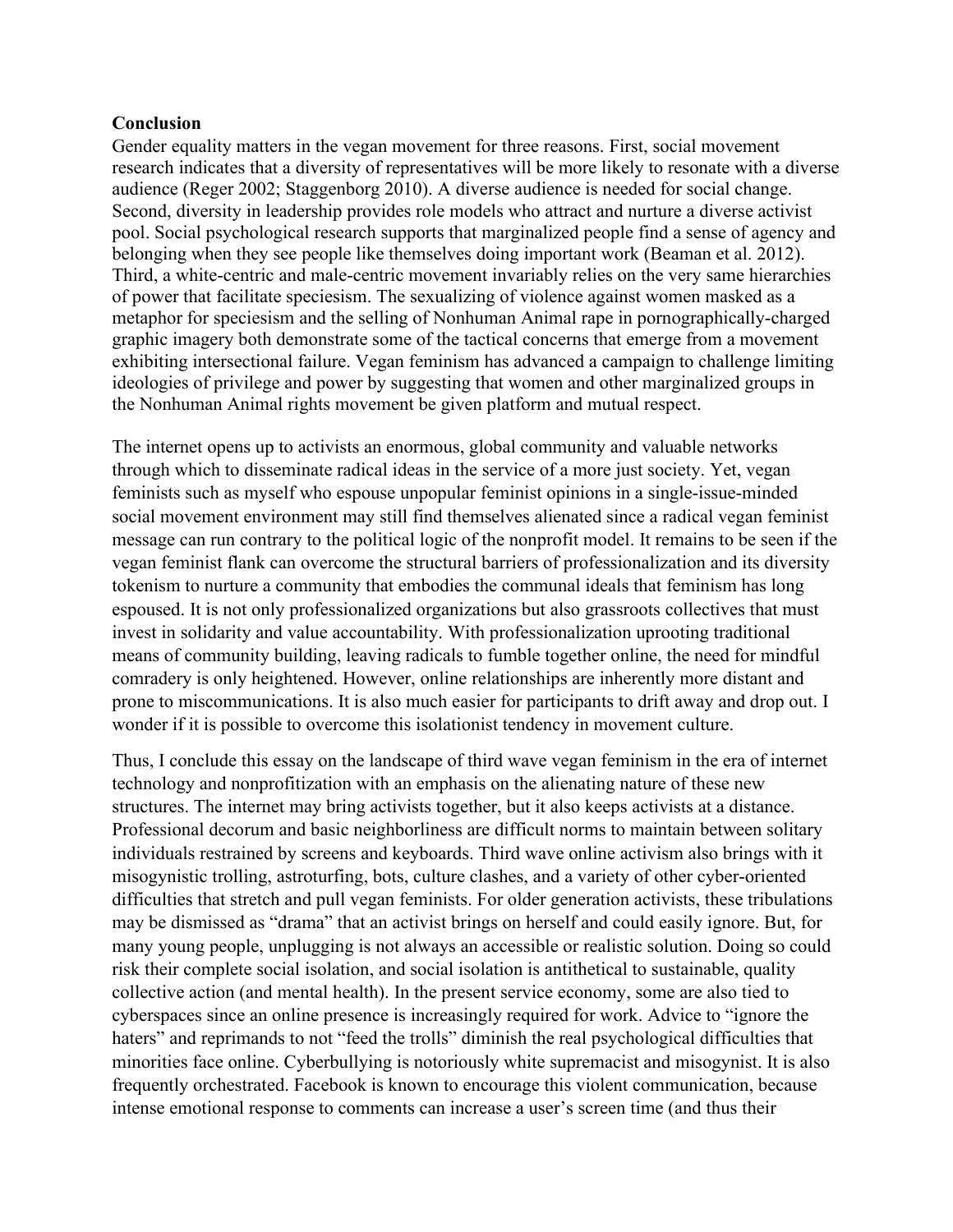exposure to paid advertisements) (*The Daily Show* 2018). Nonprofitization, meanwhile, erodes traditional measures of activist congregation. With membership generally relegated to a regular donation or petition-signing, activists today are less likely to come together in physical proximity to discuss tactics, campaign, or protest. Third wave activism thus runs into difficulties with community-building. To remain successful, vegan feminism must counter these negative consequences by creating buffers and breathing room.

#### **Acknowledgements**

The author would like to thank xxx for her valuable and gracious assistance in editing this manuscript.

#### **References**

- 269life. 2013. *Women Forcefully Milked in the Street*. Retrieved September 22, 2018 from https://www.youtube.com/watch?v=3R6bqSzAsc8
- Adams, Carol. 2000. *The Sexual Politics of Meat: A Feminist-Vegetarian Critical Theory*. New York: The Continuum Publishing Company.
- ------. 1996. "Caring About Suffering: A Feminist Exploration." In *Beyond Animal Rights: A Feminist Caring Ethic for the Treatment of Animals*, eds. Josephine Donovan and Carol Adams, 170-196. New York: Continuum.
- Adamson, Walter. 2014. *Hegemony and Revolution*. Brattleboro: Eco Point Books & Media.
- Almeida, Paul and Mark Lichbach. 2003. "To the Internet, From the Internet: Comparative Media Coverage of Transnational Protest." *Mobilization* 8(3) : 249-272.
- Barnett, Rosalind and Caryl Rivers. 2004. *Same Difference: How Gender Myths Are Hurting Our Relationships, Our Children, and Our Jobs*. New York: Basic Books.
- Beaman, Lori, Duflo, Esther, Pande, Rohini, and Topalova, Petia. 2012. "Female Leadership Raises Aspirations and Educational Attainment for Girls." *Science* 1212382.
- Beers, Diane. 2006. *For the Prevention of Cruelty: The History and Legacy of Animal Rights Activism in the United States*. Athens: Ohio University Press.
- Bourdieu, Pierre. 1977. *Outline of a Theory of Practice*. Cambridge: Cambridge University Press.
- Bosman, Julie, Matt Stevens, and Jonah Bromwich. 2018. *Humane Society C.E.O. Resigns Amid Sexual Harassment Allegations*. Retrieved September 22, 2018 from

https://www.nytimes.com/2018/02/02/us/humane-society-ceo-sexual-harassment-.html

- Castells, Manuel. 2012. *Networks of Outrage and Hope: Social Movements in the Internet Age.* Malden: Polity.
- Center for Disease Control. 2015. *Ages 1-44 by Age Group – All Females*. Retrieved June 30, 2018 from<https://www.cdc.gov/women/lcod/2015/all-females/index.htm>
- Chen, Ching-In, Dulani, Jai, and Piepzna-Samarasinha, Leah. Eds. 2011. *The Revolution Starts at Home: Confronting Intimate Violence Within Activist Communities*. Brooklyn: South End Press.
- Cudworth, Erica. 2011. *Social Lives with Other Animals: Tales of Sex, Death and Love*. New York: Palgrave Macmillan.
- Deckha, Maneesha. 2008. "Disturbing Images: PETA and the Feminist Ethics of Animal Advocacy." *Ethics and the Environment* 13 (2): 35-76.
- Dixon, Kitsy. 2014. "Feminist Online Identity: Analyzing the Presence of Hashtag Feminism." *Journal of Arts & Humanities* 3 (7): 34-40.
- Dworkin, Andrea. 1981. *Pornography: Men Possessing Women*. New York: Plume.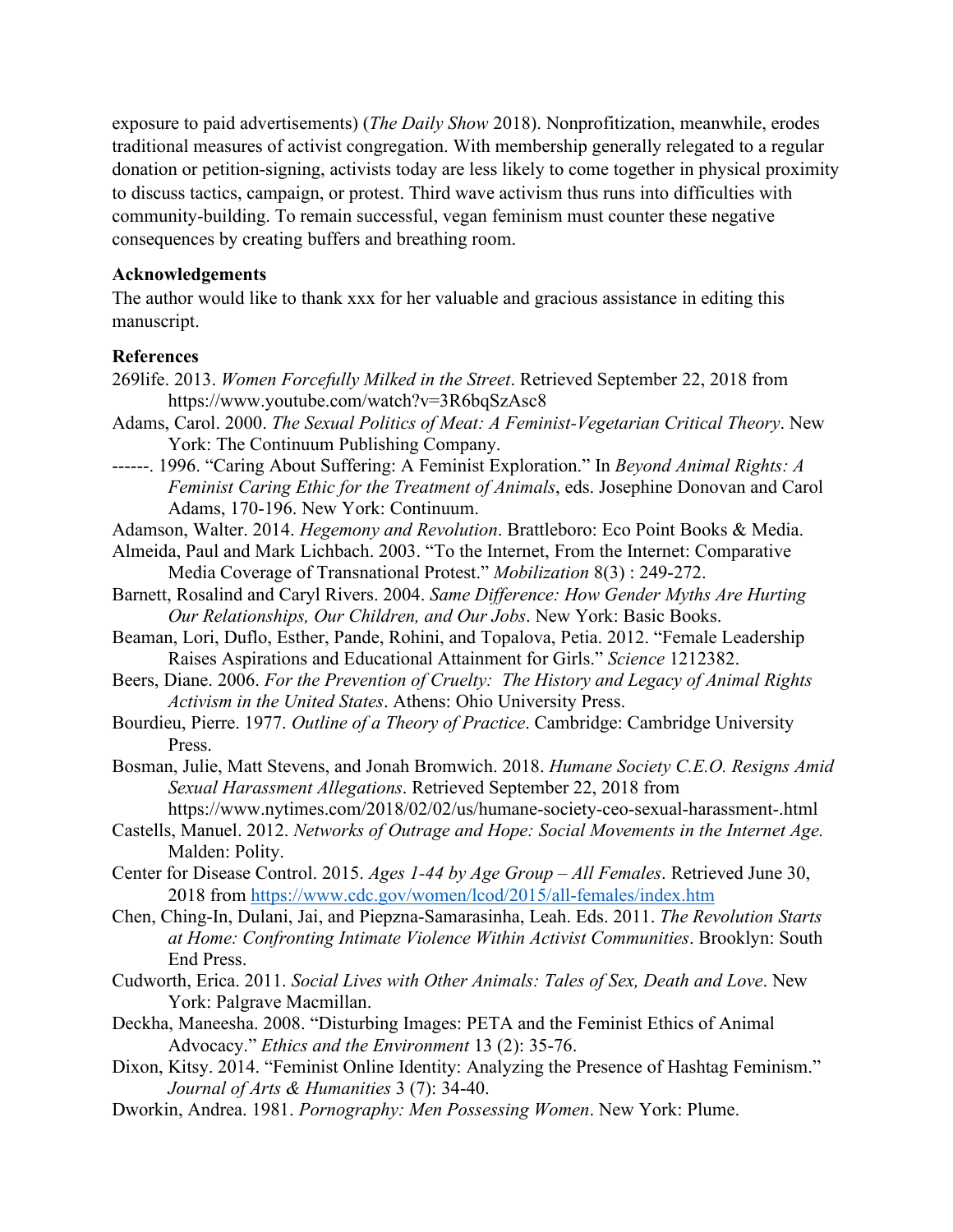- *Fortune*. 2017. *These are the Women CEOs Leading Fortune 500 Companies*. Retrieved June 30, 2018 from http://fortune.com/2017/06/07/fortune-500-women-ceos/
- Earl, Jennifer and Alan Schussman. 2003. "The New Site of Activism: On-line Organizations, Movement Entrepreneurs, and the Changing Location of Social Movement Decision Making." *Research in Social Movements* 24 : 155-187.
- Gaarder, Emily. 2011. *Women and the Animal Rights Movement*. New Brunswick: Rutgers University Press.
- Groves, Julian. 2001. "Animal Rights and the Politics of Emotion." In *Passionate Politics*, eds. Jeff Goodwin, James Jasper, and Francesca Polletta, 212-232. Chicago: The University of Chicago Press.
- Hall, Lee. 2006. *Capers in the Churchyard: Animal Rights Advocacy in the Age of Terror*. Darien: Nectar Bat Press.
- ------. 2010. *On Their Own Terms: Bringing Animal-Rights Philosophy Down to Earth*. Darien: Nectar Bat Press.
- Harding, Kate. 2015. *Asking For It: The Alarming Rise of Rape Culture--and What We Can Do about It*. Boston: Perseus Books Group.
- Harper, Breeze. 2010. "Race as a 'Feeble Matter' in Veganism: Interrogating Whiteness, Geopolitical Privilege, and Consumption Philosophy of 'Cruelty-Free' Products." *Journal for Critical Animal Studies* 8(3) : 5-27.
- ------. 2010. Ed. *Sistah Vegan*. Brooklyn, NY: Lantern Books.
- Healy, Gráinne, Brian Sheehan, and Noel Whelan. 2015. *Ireland Says Yes: The Inside Story of How the Vote for Marriage Equality was Won*. Sallins: Merrion Press.
- Jacobsson, Kerstin and Lindblom, Jonas. 2013. "Emotion Work in Animal Rights Activism." *Acta Sociologica* 56(1) : 55-68.
- Jasper, James and Poulsen, Jane. 1995. "Recruiting Strangers and Friends: Moral Shocks and Social Networks in Animal Rights and Anti-Nuclear Protests." *Social Problems* 42 : 493- 512.
- Jensen, Robert. 2007. *Getting Off: Pornography and the End of Masculinity*. Cambridge: South End Press.
- Kean, Hilda. 1998. *Animal Rights*. London: Reaktion Books.
- Kheel, Marti. 1985. "Speaking the Unspeakable: Sexism in the Animal Rights Movement." *Feminists for Animal Rights Newsletter* 2(1) : 1-6.
- ------. 1993. "From Heroic to Holistic Ethics." In *Ecofeminism: Ethics and Action*, ed. Greta Gaard, 243-244. Philadelphia: Temple University.
- Ko, Aph and Syl Ko. 2017. *Aphro-ism*. Brooklyn: Lantern.
- Lawson, Ronald and Stephen Barton. 1980. "Sex Roles in Social Movements." *Signs* 6(2) : 230- 247.
- MacKinnon, Catherine. 1989. *Toward a Feminist Theory of the State*. Cambridge: Harvard University Press.
- McCarthy, John and Mayer Zald. 1973. *The Trend of Social Movements in America: Professionalization and Resource Mobilization*. Morristown: General Learning Press.
- McRobbie, Angela. 2005. "Post-feminism and Popular Culture." In *Media and Cultural Theory*, eds. James Curran and David Morley, 59-70. New York: Routledge.
- Meyer, David and Suzanne Staggenborg. 1996. "Movements, Countermovements, and the Structure of Political Opportunity." *American Journal of Sociology* 101(6) : 1628-1660.